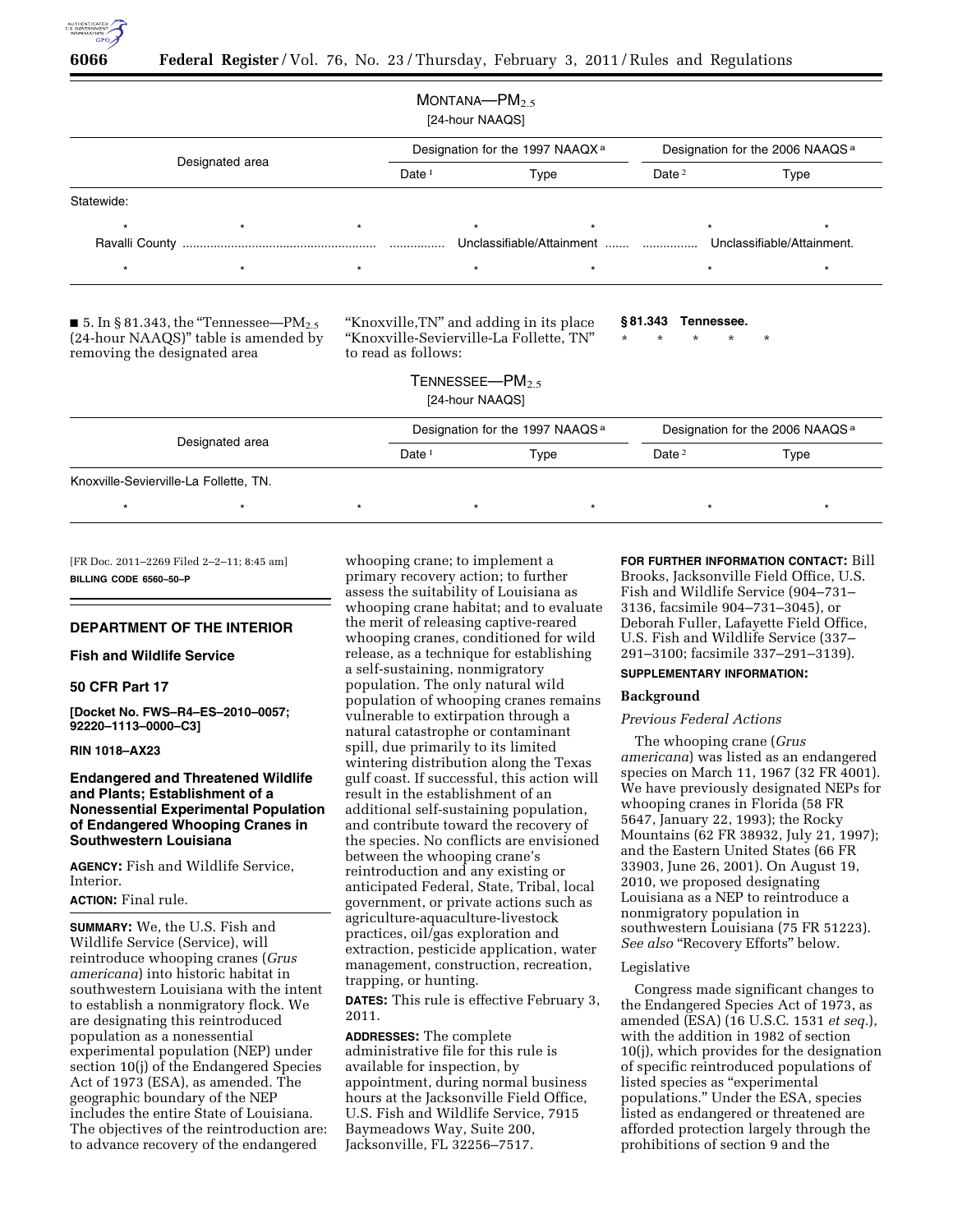requirements of section 7 and corresponding implementing regulations.

Section 7 of the ESA outlines the procedures for Federal interagency cooperation to conserve Federally listed species and protect designated critical habitats. Under Section 7(a)(1), all Federal agencies are mandated to determine how to use their existing authorities to further the purposes of the ESA to aid in recovering listed species. Section 7(a)(2) states that Federal agencies will, in consultation with the Service, ensure that any action they authorize, fund, or carry out is not likely to jeopardize the continued existence of a listed species or result in the destruction or adverse modification of designated critical habitat. Section 7 of the ESA does not affect activities undertaken on private lands unless they are authorized, funded, or carried out by a Federal agency.

Under section 10(j), the Secretary of the Department of the Interior can designate reintroduced populations established outside the species' current range, but within its historical range, as ''experimental.'' Section 10(j) is designed to increase our flexibility in managing an experimental population by allowing us to treat the population as threatened, regardless of the species' designation elsewhere in its range. A threatened designation allows us discretion in devising management programs and special regulations for such a population. Section 9 of the ESA prohibits the take of endangered species. "Take" is defined by the ESA as ''to harass, harm, pursue, hunt, shoot, wound, kill, trap, capture, or collect, or attempt to engage in any such conduct.'' Section 4(d) of the ESA allows us to adopt whatever regulations are necessary and advisable to provide for the conservation of a threatened species. When we promulgate a section 10(j) rule for a species, the general regulations that extend most section 9 prohibitions to threatened species do not apply as the 10(j) rule contains the prohibitions and exemptions necessary and appropriate to conserve that species.

Based on the best available information, we must determine whether experimental populations are "essential" or "nonessential" to the continued existence of the species. Both an experimental population that is essential to the survival of the species and an experimental population that is not essential to the survival of the species are treated as a threatened species. However, for section 7 interagency cooperation purposes, if a nonessential experimental population (''NEP'') is located outside of a National

Wildlife Refuge or National Park, it is treated as a species proposed for listing.

For the purposes of section 7 of the ESA, in situations where an NEP is located within a National Wildlife Refuge or National Park, the NEP is treated as threatened, and all provisions of ESA section 7, including section 7(a)(1) and the consultation requirements of section 7(a)(2), apply.

When NEPs are located outside a National Wildlife Refuge or National Park Service unit, we treat the population as proposed for listing, and only two provisions of section 7 apply section  $7(a)(1)$  and section  $7(a)(4)$ . In these instances, NEPs provide additional flexibility because Federal agencies are not required to consult with us under section 7(a)(2). Section 7(a)(4) requires Federal agencies to confer (rather than consult) with the Service on actions that are likely to jeopardize the continued existence of a species proposed to be listed. The results of a conference are in the form of conservation recommendations that are optional as the agencies carry out, fund, or authorize activities. However, since an NEP is not essential to the continued existence of the species, it is very unlikely that we would ever determine jeopardy for a project impacting a species within an NEP. Regulations for NEPs may be developed to be more compatible with routine human activities in the reintroduction area.

Individuals used to establish an experimental population may come from a donor population, provided their removal is not likely to jeopardize the continued existence of the species, and appropriate permits are issued in accordance with our regulations (50 CFR 17.22) prior to their removal. We will ensure, through our section 10 permitting authority and the section 7 consultation process, that the use of individuals from donor populations for release is not likely to jeopardize the continued existence of the species in the wild.

### *Biological Information*

The whooping crane is a member of the family Gruidae (cranes). It is the tallest bird in North America; males approach 1.5 meters (m) (5 feet (ft)) tall. In captivity, adult males average 7.3 kilograms (kg) (16 pounds (lb)) and females 6.4 kg (14 lbs). Adult plumage is snowy white except for black primary feathers, black or grayish alulae, sparse black bristly feathers on the carmine (red) crown and malar region (side of the head), and a dark gray-black wedgeshaped patch on the nape.

Adults are potentially long-lived. Current estimates suggest a maximum longevity in the wild of 32 years (Stehn, USFWS, 2010 pers comm.). Captive individuals are known to have survived 27 to 40 years. Mating is characterized as perennially monogamous (remaining paired for multiple years); however, new pair bonds can be formed following death or other interruptions in the pair bond. Fertile eggs are occasionally produced at age 3 years but more typically at age 4. Experienced pairs may not breed every year, especially when habitat conditions are poor. Whooping cranes ordinarily lay two eggs. They will renest if their first clutch is destroyed or lost before midincubation (Erickson and Derrickson 1981, p. 108; Kuyt 1981, p. 123). Although two eggs are laid, whooping crane pairs infrequently fledge two chicks (Canadian Wildlife Service and U.S. Fish and Wildlife Service 2007, p. 6). Approximately one of every four hatched chicks survives to reach the wintering grounds (U.S. Fish and Wildlife Service 1994, p. 14).

The whooping crane once occurred from the Arctic Sea to the high plateau of central Mexico, and from Utah east to New Jersey, South Carolina, and Florida (Allen 1952, p. 1; Nesbitt 1982, p. 151). In the 19th century, the principal breeding range extended from central Illinois northwest through northern Iowa, western Minnesota, northeastern North Dakota, southern Manitoba, and Saskatchewan to the vicinity of Edmonton, Alberta. There was also a nonmigratory population breeding in coastal Louisiana (Allen 1952, p. 28; Gomez 1992, p. 19).

Banks (1978, p. 1) derived estimates that there were 500 to 700 whooping cranes in 1870. By 1941, the migratory population contained only 16 individuals. The whooping crane population decline between these two estimates was a consequence of hunting and specimen collection, human disturbance, and conversion of the primary nesting habitat to hay, pastureland, and grain production (Allen 1952, p. 28; Erickson and Derrickson 1981, p. 108).

Allen (1952, pp. 18–40, 94) described several historical migration routes. One of the most important led from the principal nesting grounds in Iowa, Illinois, Minnesota, North Dakota, and Manitoba to coastal Louisiana. Other historic Gulf coast wintering locations included Mobile Bay in Alabama, and Bay St. Louis in Mississippi. A route from the nesting grounds in North Dakota and the Canadian Provinces went southward to the wintering areas of Texas and the Rio Grande Delta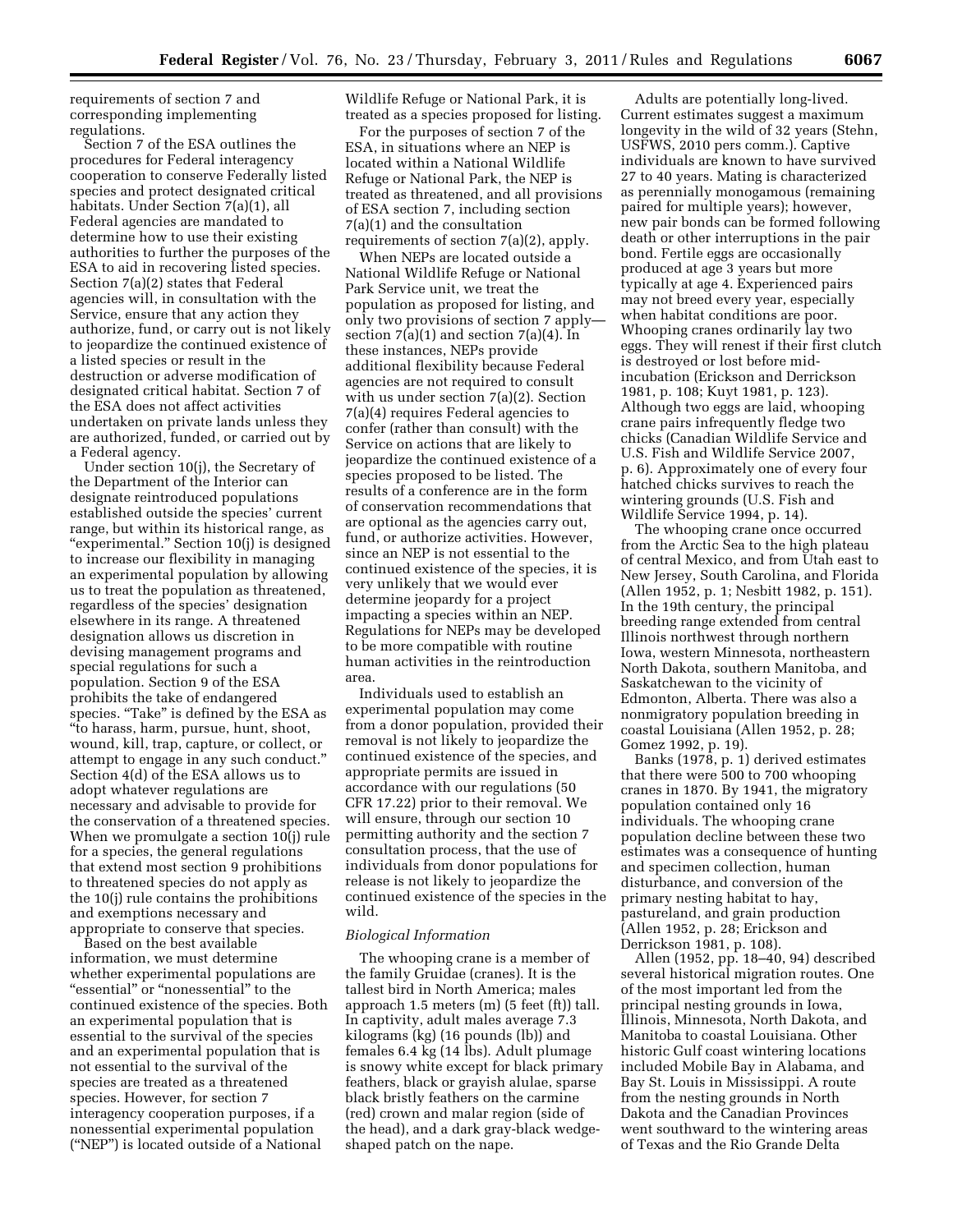region of Mexico. Another migration route crossed the Appalachians to the Atlantic Coast.

Gomez (1992, p. 19) summarized the literary references regarding whooping cranes in southwestern Louisiana. This summary included Olmsted's mention of an ''immense white crane'' on the prairies of Louisiana (1861, p. 31), Nelson (1929, pp. 146–147) reporting on wintering whooping cranes near Pecan Island, and McIlhenny (1938, p. 670) describing the small flock of resident cranes at Avery Island and speculating on the reasons for the species' decline. Simons (1937, p. 220) included a photograph; Allen (1950, pp. 194–195) and Van Pelt (1950, p. 22) recounted the capture of the last member of the Louisiana nonmigratory flock. Allen's whooping crane monograph (1952) is the main source on whooping crane ecology in southwest Louisiana.

Records from more interior areas include the Montgomery, Alabama, area; Crocketts Bluff on the White River, and a site near Corning in Arkansas; Missouri sites in Jackson County near Kansas City, in Lawrence County near Corning, southwest of Springfield in Audrain County, and near St. Louis; and Kentucky sites near Louisville and Hickman. It is unknown whether these records represent wintering locations, remnants of a nonmigratory population, or wandering birds.

#### *Status of Current Populations*

Whooping cranes currently exist in three wild populations and within a captive breeding population at 12 locations. The first population, and the only self-sustaining natural wild population, nests in the Northwest Territories and adjacent areas of Alberta, Canada, primarily within the boundaries of Wood Buffalo National Park. These birds winter along the central Texas Gulf of Mexico coast at Aransas National Wildlife Refuge (NWR) and adjacent areas (referred to later as the Aransas-Wood Buffalo population, or AWBP). From their nesting areas in Canada, these cranes migrate southeasterly through Alberta, Saskatchewan, and eastern Manitoba, stopping in southern Saskatchewan for several weeks in fall migration before continuing migration into the United States. They migrate through the Great Plains States of eastern Montana, North Dakota, South Dakota, Nebraska, Kansas, Oklahoma, and Texas. The winter habitat extends 50 kilometers (km) (31 miles) along the Texas coast, from San Jose Island and Lamar Peninsula on the south to Welder Point and Matagorda Island on the north, and consists of estuarine marshes, shallow

bays, and tidal flats (Allen 1952, p. 127; Blankinship 1976, p. 384). Their spring migration is more rapid, and they simply reverse the route followed in fall. The AWBP flock is recovering from a population low of 15 or 16 birds in 1941. The natural AWBP flock was estimated to be around 500–700 individuals around 1870 and in 1944 it numbered 18 birds. This notable decline in numbers was due in large part to human related impacts like hunting and wetland loss. Through extensive protection and recovery efforts, the AWBP flock has slowly increased over time. In 2005, the population had 220 individuals. The population continues to grow with 247 cranes observed in the spring of 2009 and 263 in the spring of 2010. With 46 chicks fledging from a record high of 74 nests in August 2010, the flock size could reach a record level of around 285 whooping cranes in the spring of 2011.

The second population, the Florida Nonmigratory Population, is found in the Kissimmee Prairie area of central Florida (*see* Recovery Efforts section for further details on this population and the Eastern Migratory Population). Between 1993 and 2004, 289 captiveborn, isolation-reared whooping cranes were released into Osceola, Lake, and Polk Counties in an effort to establish this nonmigratory flock. The last releases took place in the winter of 2004–2005. As of November 2010, only 21 individuals were being monitored, which included 8 pairs. Since the first nest attempt in 1999, there have been a total of 81 nest attempts, from which 37 chicks hatched and only 11 chicks successfully fledged. Problems with survival and reproduction, both of which have been complicated by drought, are the factors that led to the 2009 decision not to release additional whooping cranes into this population.

The third population of wild whooping cranes is referred to as the Eastern Migratory Population (EMP). The EMP has been established through reintroduction, and, with the November 2010 addition of 11 released whooping cranes, the population numbers 105 individuals. During the 2010 spring breeding season, all early nests of the season were abandoned, as have all first nests during the previous years. There were 12 nesting pairs in 2010; 5 of those pairs hatched 7 chicks, 2 pairs successfully fledged a chick. Nesting failure is currently the EMP's foremost concern. There is compelling evidence of a correlation between the presence of biting insects and nesting failure, suggesting that biting insects may play a role in nest abandonment (Stehn, USFWS, 2009 pers. com.).

The whooping crane also occurs in a captive-breeding population. The whooping crane captive-breeding program, initiated in 1967, has been very successful. The Service and the Canadian Wildlife Service began taking eggs from the nests of the wild population (AWBP) in 1967, and raising the resulting young in captivity. Between 1967 and 1998, program officials took 242 eggs from the wild to captive sites. Birds raised from those eggs form the nucleus of the captive flock (USFWS 2007, p. C–2). The captive-breeding population is now kept at five captive-breeding centers: Patuxent Wildlife Research Center in Patuxent, Maryland; the International Crane Foundation in Baraboo, Wisconsin; the Devonian Wildlife Conservation Center, Calgary Zoo, in Alberta, Canada; the Audubon Species Survival Center in New Orleans, Louisiana; and the San Antonio Zoo, Texas. The total captive population as of January 2010 stands near 150 birds in the captive-breeding centers and at other locations for display (Calgary Zoo in Alberta, Canada; Lowery Park Zoo in Tampa, Florida; Homosassa Springs State Wildlife Park in Homosassa, Florida; Jacksonville Zoo and Gardens in Jacksonville, Florida; Audubon Zoo in New Orleans, Louisiana; Milwaukee Zoo in Milwaukee, Wisconsin; and Sylvan Heights Waterfowl Park in Scotland Neck, North Carolina).

Whooping cranes adhere to ancestral breeding areas, migratory routes, and wintering grounds, leaving little possibility of pioneering into new regions. The only wild, self-sustaining breeding population can be expected to continue utilizing its current nesting location with little likelihood of expansion, except on a local geographic scale. The wintering area is expected to expand slowly north and south from Aransas along the Gulf Coast. This population remains vulnerable to extirpation from a natural catastrophe, a red tide outbreak, a contaminant spill, and sea level rise due primarily to its limited wintering distribution along the Gulf Intracoastal Waterway of the Texas coast. This waterway experiences some of the heaviest barge traffic of any waterway in the world. Much of the shipping tonnage is petrochemical products. An accidental spill could destroy whooping cranes, their habitat, and/or their food resources. With the only wild breeding population (AWBP) being vulnerable, it is urgent that additional wild self-sustaining populations be established.

There have been three reintroduction projects to date. Reintroduction using cross-fostering with sandhill cranes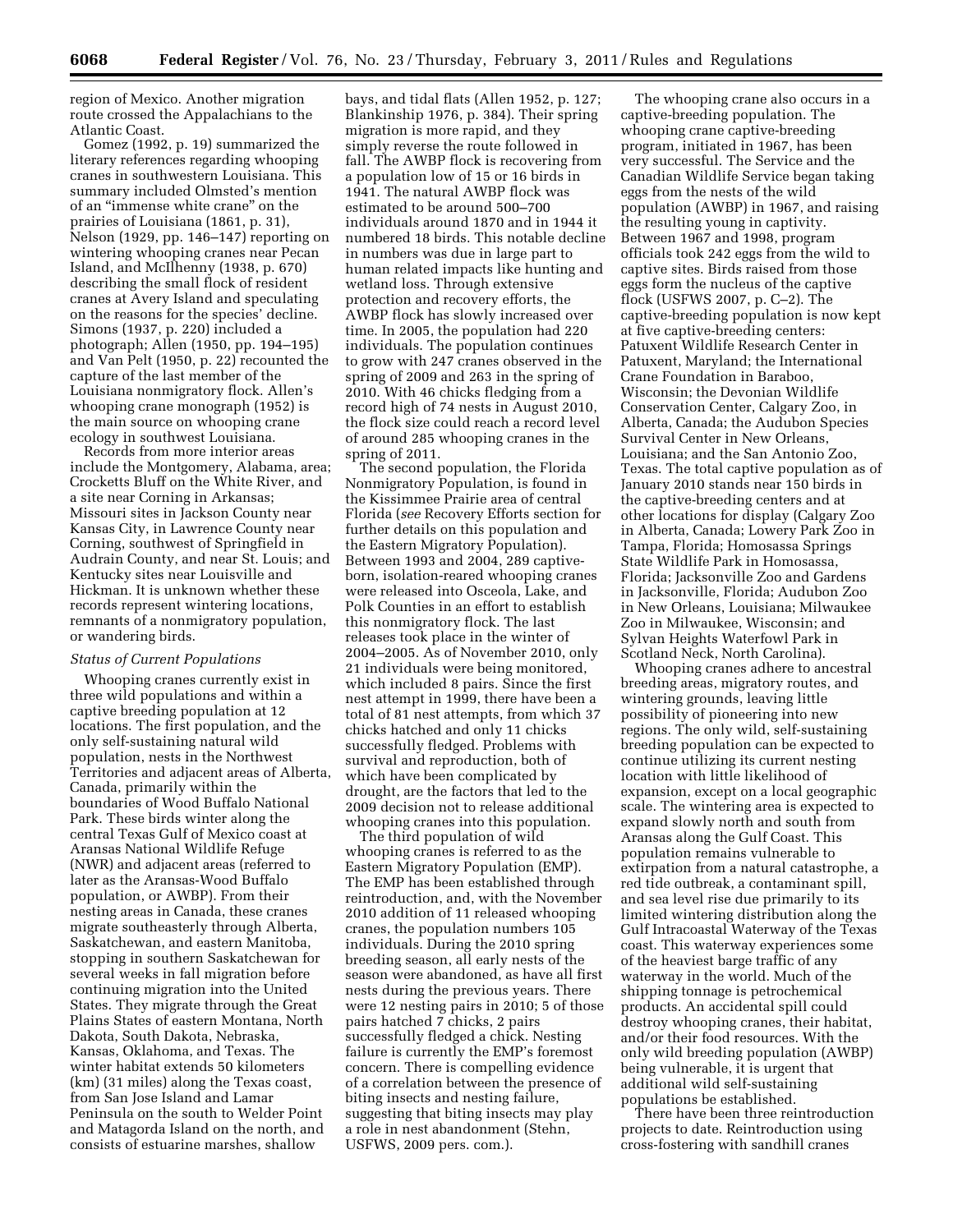(*Grus canadensis*) in the Rocky Mountains occurred during the period 1973–1988, and was discontinued due to excessive mortality and failure of the birds to pair and breed. No cranes remain in this population. The Florida nonmigratory population numbers 21 birds (9 males, 12 females). Only two pairs attempted to breed during the 2009 drought, and one pair fledged a chick. In 2010, there were nine nests and one pair fledged a chick. Currently, the EMP numbers 105 whooping cranes. Twelve pairs nested in 2010 and two pairs fledged a chick.

# *Recovery Efforts*

The first recovery plan developed by the Whooping Crane Recovery Team (Recovery Team) was approved January 23, 1980. The first revision was approved on December 23, 1986; the second revision on February 11, 1994; and the third revision on May 29, 2007 (viewable at *[http://www.fws.gov/](http://www.fws.gov/endangered/)  [endangered/](http://www.fws.gov/endangered/)*). The short-term goal of the recovery plan, as revised, is to reclassify the whooping crane from endangered to threatened status. The criteria for attaining this reclassification goal are: (1) Achieving a population level of 40 nesting pairs in the AWBP; and (2) establishing two additional, separate, and self-sustaining populations consisting of 25 nesting pairs each. These new populations may be migratory or nonmigratory. If only one additional wild self-sustaining population is reestablished, then the AWBP must reach 100 nesting pairs and the new population must consist of 30 nesting pairs. If the establishment of two additional wild self-sustaining populations is not successful, then the AWBP must be self-sustaining and remain above 250 nesting pairs for reclassification to occur. The recovery plan recommends that these goals should be attained for 10 consecutive years before the species is reclassified to threatened.

In 1985, the Director-General of the Canadian Wildlife Service and the Director of the Service signed a memorandum of understanding (MOU) entitled ''Conservation of the Whooping Crane Related to Coordinated Management Activities.'' The MOU was revised and signed again in 1990, 1995, and 2001. It discusses disposition of birds and eggs, postmortem analysis, population restoration and objectives, new population sites, international management, recovery plans, consultation, and coordination. All captive whooping cranes and their future progeny are jointly owned by the Service and the Canadian Wildlife

Service. Consequently, both nations are involved in recovery decisions.

#### *Reintroductions*

In early 1984, pursuant to the Recovery Plan goals and the recommendation of the Recovery Team, potential whooping crane release areas were selected in the eastern United States. By 1988, the Recovery Team recognized that cross-fostering with sandhill cranes was not working to establish a migratory population in the Rocky Mountains. The term ''crossfostering'' refers to the foster rearing of the whooping crane chicks by another species, the sandhill crane. The possibility of inappropriate sexual imprinting associated with crossfostering, and the lack of a proven technique for establishing a migratory flock, influenced the Recovery Team to favor establishing a nonmigratory flock.

Studies of whooping cranes (Drewien and Bizeau 1977, pp. 201–218) and greater sandhill cranes (Nesbitt 1988, p. 44) have shown that, for these species, knowing when and where to migrate is learned rather than innate behavior. Captive-reared whooping cranes released in Florida were expected to develop a sedentary population. In summer 1988, the Recovery Team selected Kissimmee Prairie in central Florida as the area most suitable to establish a selfsustaining population. In 1993, the Florida Fish and Wildlife Conservation Commission (FWC) (formerly the Florida Game and Freshwater Fish Commission) began releasing chicks from the captive-breeding population in an attempt to establish a resident, nonmigratory flock. Eggs laid at the captive-breeding facilities were sent to the Patuxent Wildlife Research Center to be hatched and reared in isolation. The chicks were brought to Florida in the fall where they were "gentle released," a technique that involves a protracted period of acclimation in a specially constructed release pen followed by a gradual transition to life on their own in the wild. This release methodology has helped to establish a wild resident nonmigratory flock of whooping cranes in central Florida.

In 1996, the Recovery Team decided to investigate the potential for another reintroduction site in the eastern United States, with the intent of establishing an additional migratory population as the third flock to meet recovery goals. Following a study of potential wintering sites (Cannon 1998, pp. 1–19), the Recovery Team selected the Chassahowitzka NWR/St. Martin's Marsh Aquatic Preserve in Florida as the top wintering site for a new

migratory flock of whooping cranes. A detailed analysis was presented at the Recovery Team meeting in September 1999 (Cannon 1999, pp. 1–38), and the Recovery Team then recommended that releases for an EMP target central Wisconsin at Necedah NWR as the core breeding area, with the wintering site along the Gulf coast of Florida at the Chassahowitzka NWR.

In January 2001, the Recovery Team met at the Audubon Center for Research on Endangered Species in Belle Chasse, Louisiana. Highlights of the meeting included genetic management recommendations for the captive flock, an overflight of crane habitat in southwestern Louisiana, including the White Lake and Marsh Island areas, and the recommendation to proceed with a migratory reintroduction of whooping cranes in the eastern United States. Following the Recovery Team meeting, the Louisiana Crane Working Group was formed to help with research and information needed to assess the potential for releasing whooping cranes in Louisiana.

In the spring of 2001, eggs laid at the captive-breeding facilities were sent to the Patuxent Wildlife Research Center to be hatched and reared in the spring. The chicks were brought to the Necedah NWR in central Wisconsin in the early summer and were trained to fly behind ultralight aircraft by Operation Migration. In the fall of 2001, the Whooping Crane Eastern Partnership's (WCEP) first historic whooping crane migration led by ultralights from central Wisconsin to the central Gulf coast of Florida was completed by Operation Migration. This release methodology has established a wild migrating flock of whooping cranes, with a core breeding/ summering area at Necedah NWR in central Wisconsin and a primary wintering area in west-central Florida (Pasco and Citrus Counties and Paynes Prairie in Alachua County). Portions of this population also winter at Hiwassee Wildlife Refuge in central Tennessee, Wheeler NWR in northern Alabama, and the Ashepoo, Combahee, and South Edisto Basin (ACE Basin) in coastal South Carolina. Since 2005, additional captive chicks reared at the International Crane Foundation have been released directly into groups of older whooping cranes in central Wisconsin prior to the fall to follow older cranes during migration.

In 2004, the Florida FWC and the Recovery Team made the decision to postpone additional releases in the Florida nonmigratory flock. Between 1993 and 2004, program members released 289 captive-reared birds in an attempt to establish a Florida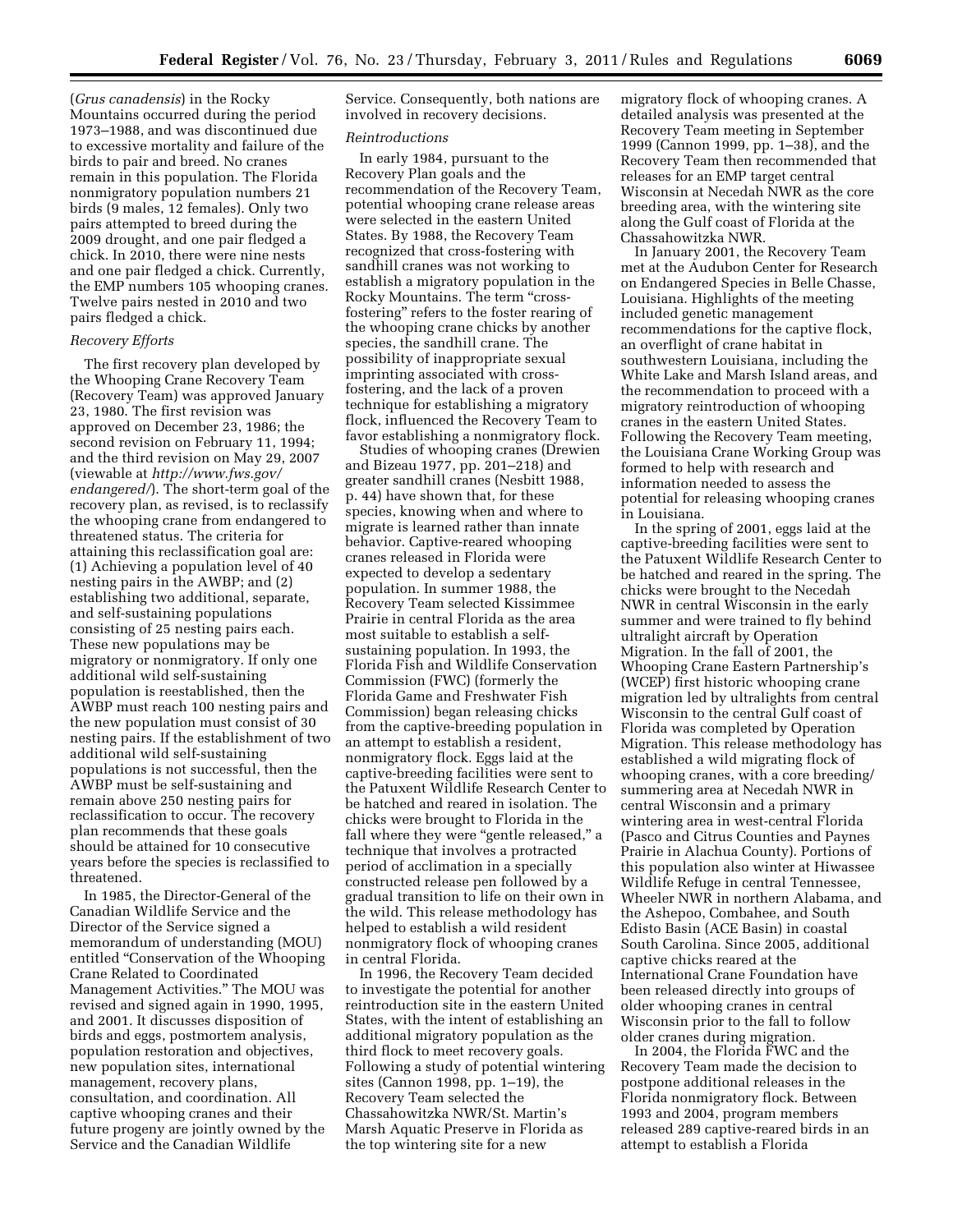nonmigratory flock. Problems with survival and reproduction, both of which have been complicated by drought, were considered major challenges for this flock. The Florida FWC postponed releases to focus their resources to study these issues.

In 2005, two members of the Recovery Team met with the Louisiana Department of Wildlife and Fisheries (DWF) and the Louisiana Crane Working Group to develop a plan to investigate the feasibility of a whooping crane reintroduction in Louisiana. In February 2007, a Recovery Team meeting was held in Lafayette, Louisiana, to assess the status of whooping crane recovery efforts. This meeting included updates and recovery action recommendations for the AWBP, Florida, and EMP populations. In addition, the Recovery Team also came to Louisiana to further evaluate the interest in releasing whooping cranes in Louisiana. A preliminary assessment of the habitat for a resident nonmigratory flock and wintering habitat for a migratory flock was conducted during field visits to White Lake and Marsh Island. The Recovery Team endorsed a plan that could lead to a reintroduction of whooping cranes in Louisiana. The Recovery Team recommended that the Louisiana Cooperative Fish and Wildlife Research Unit of the U.S. Geological Survey conduct a habitat assessment and food availability study at White Lake as a potential release area for a nonmigratory population and Marsh Island as a potential wintering area for a migratory flock of whooping cranes. Additional research on sandhill crane migration patterns for cranes that winter in Louisiana was also recommended. The Recovery Team also requested the Whooping Crane Health Advisory Team prepare a report on the potential health risks if whooping cranes reintroduced into Louisiana were to mix with cranes in the AWBP.

In 2008, scientists from Florida FWC and major project partners conducted a workshop to assess the current status and potential for success of establishing the resident nonmigratory population of whooping cranes in Florida. The Recovery Team used the workshop findings and other considerations, and in 2009 recommended there be no further releases into the Florida flock. The water regimes produced by periodic droughts in Florida make it extremely unlikely that reproduction in wildhatched Florida whooping cranes will ever achieve production rates adequate for success. The Florida FWC continues to study and monitor the remaining nonmigratory whooping cranes to gather information that may prove valuable for future recovery efforts.

Nesting failure is currently the foremost concern with the EMP. WCEP's nest monitoring efforts and additional studies in 2009 and 2010 have provided compelling but inconclusive evidence of the presence of biting insects at the nests as a contributing factor to nest abandonment.

In August of 2009, the Service met with the Louisiana DWF to discuss establishing a possible resident nonmigratory population of whooping cranes in Louisiana. In April 2010, the U.S. representatives of the Recovery Team met with Louisiana DWF at the White Lake Wetlands Conservation Area (WLWCA) to discuss the proposed reintroduction in southwestern Louisiana. This meeting included an aerial overflight of southwestern Louisiana and an airboat tour of the potential crane habitat and release area at the WLWCA. In a June 17, 2010, letter to the Louisiana DWF, the Recovery Team endorsed a reintroduction of nonmigratory whooping cranes into their historic range at White Lake, Louisiana.

# *Objectives of the Reintroduction*

The objectives of this reintroduction into Louisiana are to: (1) Advance recovery of the endangered whooping crane; (2) implement a primary recovery action for the whooping crane; (3) further assess the suitability of southwestern Louisiana as whooping crane habitat; and (4) evaluate the suitability of releasing captive and parent-reared whooping cranes, conditioned for wild release, as a technique for establishing a selfsustaining, nonmigratory population. Information on survival of released birds, movements, behavior, causes of losses, reproductive success, and other data will be gathered throughout the project. This reintroduction project's progress will be evaluated annually.

The likelihood of the releases resulting in a self-sustaining population is believed to be good. Whooping cranes historically occurred in Louisiana in both a resident nonmigratory flock and a migratory flock that wintered in Louisiana. The White Lake area is the location where whooping cranes were historically documented raising young in Louisiana (Gomez 1992, p. 20). The minimum goal for numbers of cranes to be released annually is based on the research of Griffith *et al.* (1989, pp. 477– 480). If results of this initial planned release are favorable, releases will be continued with the goal of releasing up to 30 whooping cranes annually for about 10 years. For a long-lived species

like the whooping crane, continuing releases for a number of years increases the likelihood of reaching a population level that can persist under fluctuating environmental conditions. The rearing and release techniques to be used have proven successful in releasing whooping cranes into Florida and supplementing the wild population of the endangered Mississippi sandhill crane (*Grus canadensis pulla*).

We may select additional release sites later during the efforts to reintroduce nonmigratory whooping cranes to Louisiana to reduce the risk of catastrophic loss of the population. Additional release sites could also increase the potential breeding range in Louisiana. Multiple release areas may increase the opportunity for successful pairing, because females tend to disperse from their natal site when searching for a mate. Males, however, have a stronger homing tendency toward establishing their nesting territory near the natal area (Drewien *et al.* 1983, p. 9). When captive-reared birds are released at a wild location, the birds may view the release site as a natal area. If they do, females would likely disperse away from the release area in their search for a mate. Therefore, it may be advantageous to have several release sites to provide a broader distribution of territorial males. As a result, it is possible that we will pursue future releases at additional sites. These additional sites would be selected based on the observed dispersal patterns of birds from the initial releases.

The Louisiana DWF discussed this proposed experimental population with the Mississippi Flyway Council. The Service discussed this proposed experimental population with the Central Flyway Council. During that discussion, the Texas Parks and Wildlife Department representative expressed interest in having counties in Texas included as part of the area for this proposed nonessential experimental population, in order to avoid possible closures of waterfowl hunting if whooping cranes from the proposed experimental population were to wander into the area. However, this regulation does not include any Texas counties because the Service believes that the winter range expansion of the endangered AWBP along the Texas Gulf Coast is an essential aspect of achieving recovery of the species and that it would be a rare event for a Louisiana nonmigratory whooping crane to disperse into east Texas. The Service and Louisiana DWF coordinated with the Mississippi, Central, and Atlantic Flyway Councils and adjacent State wildlife agencies by sending them the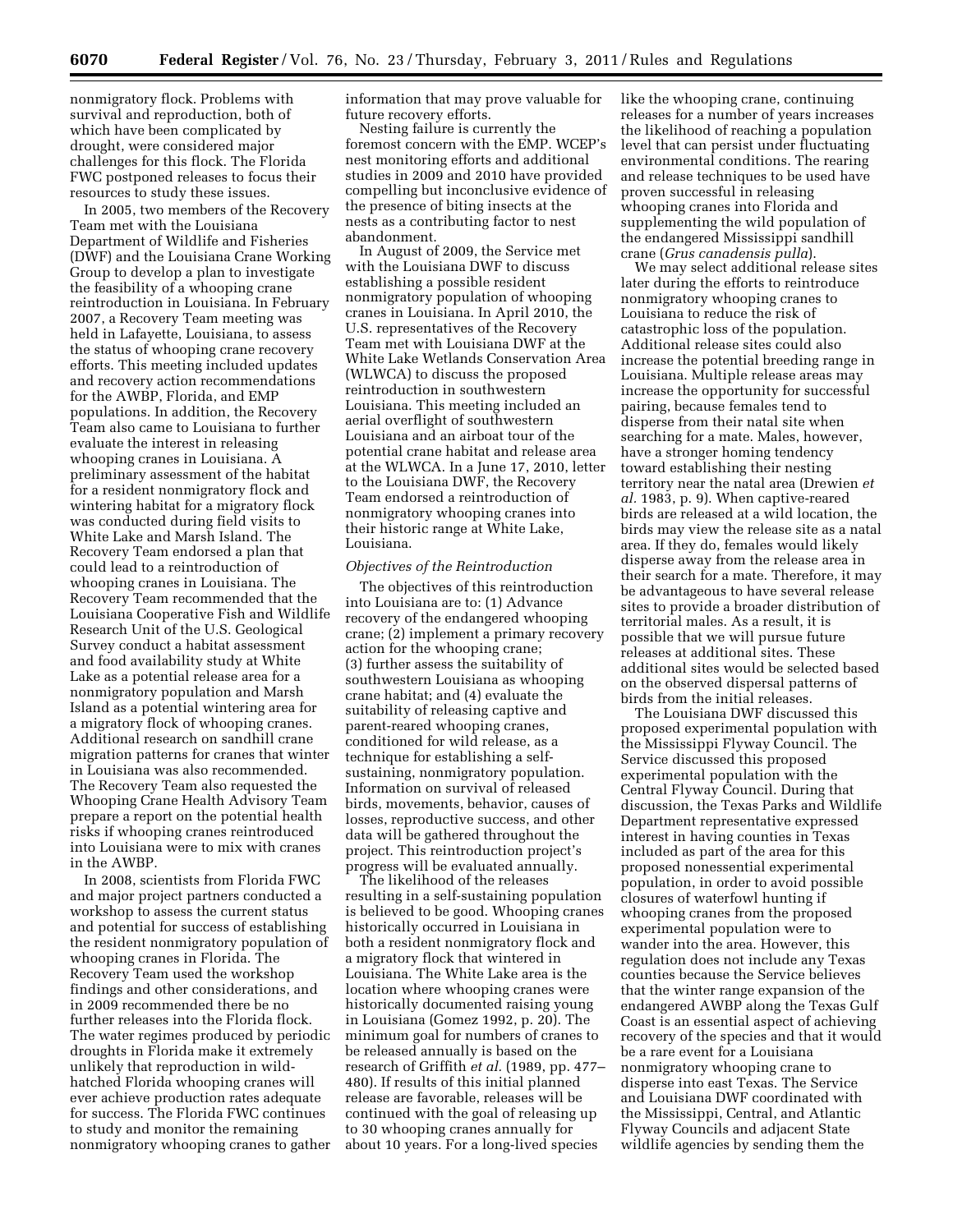proposed rule during the public comment period and by contacting the Texas Parks and Wildlife Department to obtain additional input on the potential reintroduction of a nonmigratory whooping crane population in southwestern Louisiana. The Louisiana DWF also made presentations and facilitated discussions with numerous organizations and potentially affected interest groups and government representatives in southwestern Louisiana.

In addition, Louisiana DWF and the Service coordinated, both formally and informally, with constituents related to the nonmigratory NEP. All were asked to provide comments on this proposed rule.

An extensive sharing of information about the effort to reintroduce a nonmigratory flock to Louisiana and the species itself, via educational efforts targeted toward the public throughout the NEP area, will enhance public awareness of this species and its reintroduction. We will encourage the public to cooperate with the Service and Louisiana DWF in attempts to maintain and protect whooping cranes in the release area.

### *Reintroduction Protocol*

We will conduct an initial gentlerelease of juvenile whooping cranes in the WLWCA in Vermilion Parish, Louisiana. These birds will be captive or parent-reared at one of the captiverearing facilities, then transferred to facilities at the Louisiana release site and conditioned for wild release to increase post-release survival (Zwank and Wilson 1987, p. 166; Ellis *et al.*  1992b, p. 147; Nesbitt *et al.* 2001, p. 62) and adaptability to wild foods. Before release, the cranes will be banded for identification purposes. At the time of release, they will be tagged with radio and/or GPS solar-powered satellite transmitters at release, so that they can be monitored to discern movements, habitat use, other behavior, and survival rate. Numbers of birds available for release will depend on production at captive-propagation facilities and the future need for additional releases into the EMP. The Species Survival Center in New Orleans has received Federal funding to construct additional whooping crane breeding pens so that additional whooping crane eggs produced for release can come from Louisiana.

Captive-reared cranes are conditioned for wild release by being reared in isolation from humans, by use of conspecific role models (puppets), and by exercising with animal care personnel in crane costumes to avoid

imprinting on humans (Horwich 1989, pp. 380–384; Ellis *et al.* 1992a, pp. 137– 138; Urbanek and Bookhout 1992, pp. 122–123). This technique has been used to establish a population of nonmigratory whooping cranes in Florida (Nesbitt *et al.* 2001, pp. 62–63). This technique has also been successful in supplementing the population of endangered nonmigratory Mississippi sandhill cranes in Mississippi (Zwank and Wilson 1987, p. 165; Ellis *et al.*  1992b, p. 147). Facilities for captive maintenance of the birds will be modeled after facilities at the Patuxent Wildlife Research Center and the International Crane Foundation and will conform to standards set forth in the Animal Welfare Act regulations (9 CFR) and Louisiana Wildlife Code. To further ensure the well-being of birds in captivity and their suitability for release to the wild, facilities will incorporate features of their natural environment (*e.g.,* feeding, loafing, and roosting habitat) to the extent possible. The gentle release-conditioning pens will be similar to those used successfully to release whooping cranes in the Florida and EMP populations, as well as release of Mississippi sandhill cranes. Pens help young, naive birds acclimate to their surroundings, provide a degree of protection against predation, and facilitate supplementing food resources if needed. Pre-release conditioning will occur at facilities near the release site.

Since migration is a learned rather than an innate behavior, captive-reared whooping cranes released in Louisiana will likely adhere to their release area rather than disperse into new regions. There have been 289 whooping cranes released and 11 fledged in Florida between 1993 and 2010, with a current population of 21. Sixteen Florida nonmigratory whooping cranes have been documented in five States other than Florida; seven returned to the reintroduction area within 7 months, and nine were not seen again (Folk *et al.*  2008, pp. 7–12). These dispersals generally occurred in spring and summer during times of severe drought.

### *Reintroduced Population*

In 2001, we designated the State of Louisiana as part of the Eastern Migratory Population NEP geographic area where whooping cranes within the NEP boundary are nonessential experimental. With this regulation, we clarify that the reintroduced nonmigratory flock of whooping cranes in southwestern Louisiana are also considered a NEP according to the provisions of section 10(j) of the ESA. This designation is justified, because no adverse effects to extant wild or captive

whooping crane populations will result from release of progeny from the captive flock. We also have a reasonable expectation that the reintroduction effort into Louisiana will result in the successful establishment of a selfsustaining, resident, nonmigratory flock, which will contribute to the recovery of the species. The special rule is expected to ensure that this reintroduction is compatible with current or planned human activities in the release area.

We have concluded that this experimental population of nonmigratory birds is not essential to the continued existence of the whooping crane for the following reasons:

(a) The AWBP and the captive populations currently are the primary species populations. With approximately 150 birds in captivity at 12 discrete sites (5 main facilities and 7 other locations), and approximately 250 birds in the AWBP, the experimental population is not essential to the continued existence of the species. The species has been protected against the threat of extinction from a single catastrophic event by gradual recovery of the AWBP and by an increase in the numbers and management of the cranes at the captive sites.

(b) The primary repository of genetic diversity for the species is the approximately 400 wild and captive whooping cranes mentioned in (a) above. The birds selected for reintroduction purposes will be as genetically redundant as possible with the captive population; hence, any loss of reintroduced animals in this experiment will not significantly impact the goal of preserving maximum genetic diversity in the species.

(c) Any birds lost during the reintroduction attempt can be replaced through captive breeding. This illustrates the potential of the captive flock to replace individual birds that are released in reintroduction efforts. Levels of production are expected to be sufficient to support both this reintroduction and continued releases into the EMP. Production from the extant captive flock, with approximately 30 juveniles available annually, is already large enough to support wild releases.

The hazards and uncertainties of the reintroduction experiment are substantial, but a decision not to attempt to utilize the existing captivebreeding potential to establish an additional, wild, self-sustaining population would be equally hazardous to survival of the species in the wild. The AWBP could be lost as the result of a catastrophic event or a contaminant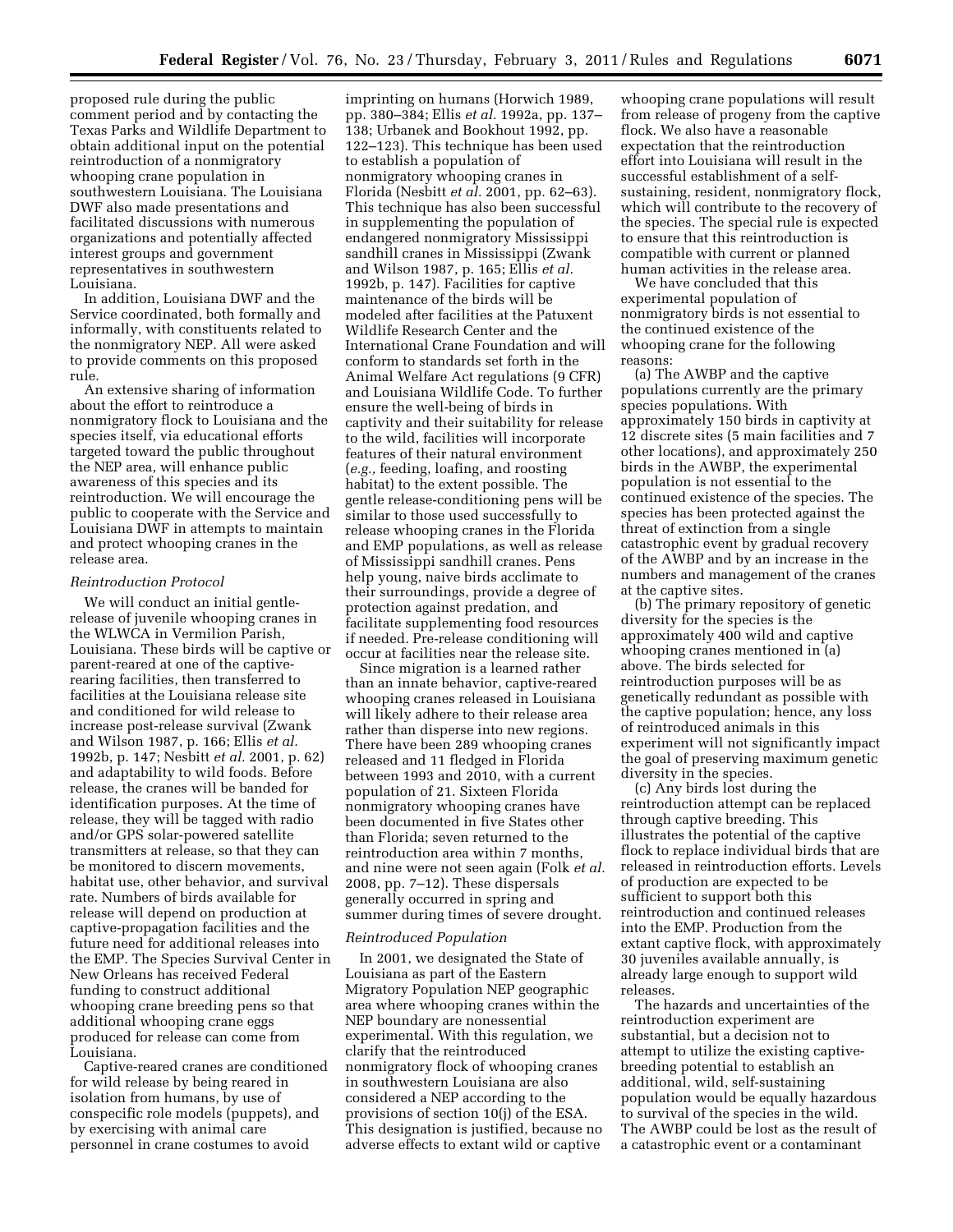spill on the wintering grounds; such a loss would necessitate management efforts to establish an additional wild population. The recovery plan identifies the need for three self-sustaining wild populations—consisting of 40 nesting pairs in the AWBP and 2 additional, separate and self-sustaining populations consisting of 25 nesting pairs each—to be in existence before the whooping crane can be considered for reclassification to threatened status.

Due to the survival and reproductive issues faced by the Florida Nonmigratory Population, it is extremely unlikely that reproduction in wild-hatched Florida whooping cranes will ever achieve production rates adequate for success. If reproductive issues can be overcome, the EMP has the potential to become the second selfsustaining wild population needed to move toward recovery. Establishing a Louisiana nonmigratory flock as the third population has become a recovery priority. Whooping cranes historically occurred in Louisiana in both a resident nonmigratory flock and a migratory flock that wintered in Louisiana. The release area, White Lake, is the location where whooping cranes were historically documented raising young in Louisiana (Gomez 1992, p. 20). If this reintroduction effort is successful, conservation of the species will have been furthered considerably by establishing another self-sustaining population in currently unoccupied habitat. Because establishment of other populations has not yet been entirely successful, establishing a Louisiana nonmigratory flock will also demonstrate that captive-reared cranes can be used to establish a nonmigratory wild population.

# *Location of Reintroduced Population*

# Release Area

The release site, WLWCA, encompasses part of the area historically occupied by a nonmigratory breeding population of whooping cranes (Allen 1952, p. 30; Gomez 1992, p. 19). The WLWCA (formerly known as the Standolind Tract), located in Vermilion Parish, was owned and managed by BP America Production White Lake (BPWL) until 2002, when BPWL donated the property to the State of Louisiana. At that time a cooperative Endeavor Agreement between the State of Louisiana and White Lake Preservation Inc., was executed for management of the property. In 2005, according to the terms of that agreement, the Louisiana DWF received total control for management of this area. BP retained the mineral rights to WLWCA.

The WLWCA is located within the Mermentau Basin, along the north shore of White Lake, in southwestern Louisiana. Natural drainage within the basin has been interrupted by manmade features. The major source of hydrological change in this basin has been the conversion of two estuarine lakes (Grand and White Lakes) into freshwater reservoirs for agricultural (rice) irrigation in the surrounding areas. There are several large areas of public ownership in the general vicinity. The WLWCA is located approximately 11 km (7 mi) north of the State-owned Rockefeller Wildlife Refuge and Game Preserve (30,773 hectares (76,042 acres)) and approximately 32 km (20 mi) east of Cameron Prairie NWR (3,893 ha (9,621 ac)). The area north of WLWCA is primarily used for agriculture, although it was historically the panicum (paille fine) freshwater marshes that Allen (1952, p. 30) reported as being used by whooping cranes. Nonagricultural areas surrounding WLWCA consist of brackish to intermediate marshes, privately owned and primarily used for waterfowl hunting.

WLWCA comprises approximately 28,722 contiguous ha (70,970 ac) and is divided into several management units. Approximately 7,690 ha (19,000 ac) are in agricultural use, primarily in the northeastern portion (Management Units A and F), and the rest of the area is wetlands. The wetland portions are nearly bisected by Florence Canal (Gomez 1992, p. 21). Approximately 12,100 ha (29,900 ac) east of Florence Canal (Management Unit B) consist of maidencane (*Panicum hemitomon*) marsh, and water levels are passively managed. The wetland areas west of Florence Canal (Management Units E and C) were formerly a sawgrass (*Cladium jamaicense*) marsh (until a die-off in the late 1950s) and now consist of bulltongue (*Sagittaria sp.*) (Gomez 1992, p. 21). Water levels are actively managed using pumps on approximately 1,944 ha (4,805 ac) (Unit C).

The release site (Unit C inadvertently labeled as ''Unit E'' in the proposed rule) consists of approximately 1,944 ha (4,805 ac) of wetlands on which the Louisiana DWF actively manages water level using pumps and weirs. Water level management consists of providing habitat for wintering waterfowl and other migratory bird species by gradual flooding in the fall, with the deepest water (0.61 to 0.76 m (2 to 2.5 ft)) generally occurring at the western end. The area is kept flooded for approximately 6 weeks and then drawn

down in the spring. Louisiana DWF will manage this unit to benefit both waterfowl and whooping cranes. Louisiana DWF has also recently received a grant for a habitat restoration project for a 900-ac area adjacent to Unit C; the area will be managed specifically for whooping cranes. Boat traffic occurs in the Florence Canal (the eastern border of this unit). Limited controlled waterfowl hunting occurs on the WLWCA. Occasional controlled nonconsumptive activities (*e.g.,* boating) periodically occur within Unit C in the spring and summer. The Louisiana DWF has facilities adjacent to WLWCA where monitoring personnel would be housed.

Section 10(j) of the ESA requires that an experimental population be geographically separate from other populations of the same species. The NEP area already identified in the eastern United States for the EMP (66 FR 33903) includes Louisiana. The NEP area for the nonmigratory whooping cranes released in this reintroduction project is the State of Louisiana. The expectation is that most whooping cranes will be concentrated within wetlands at and nearby the proposed release site in Vermilion Parish. Longterm dispersal within the Louisiana nonmigratory NEP area may include areas in Acadia, Calcasieu, Cameron, Jefferson Davis, and Lafayette Parishes. The fresh water marshes and wetlands of southwestern Louisiana are expected to receive occasional use by the cranes and may be used in the event of future population expansion. However, any whooping crane found within Louisiana will be considered part of the nonessential experimental population. Although experience has shown that most birds show an affinity to the release area after gentle release, it is impossible to predict where individual whooping cranes may disperse following release within the project area. A vast majority of the whooping cranes released within Florida stayed within the NEP. Since 1993, of the 300 individuals that have been released or fledged in the wild in the Florida nonmigratory population, 16 have been documented outside of Florida; 7 returned to the reintroduction area within 7 months, and 9 were not seen again. One pair is known to have traveled to Illinois and Michigan during the severe drought of 2000 and a second pair dispersed to Virginia, but surviving members of the pairs returned to the core reintroduction area in Florida. These dispersals generally occurred during the spring and summer, during times of severe drought. Designation of the Louisiana nonmigratory NEP allows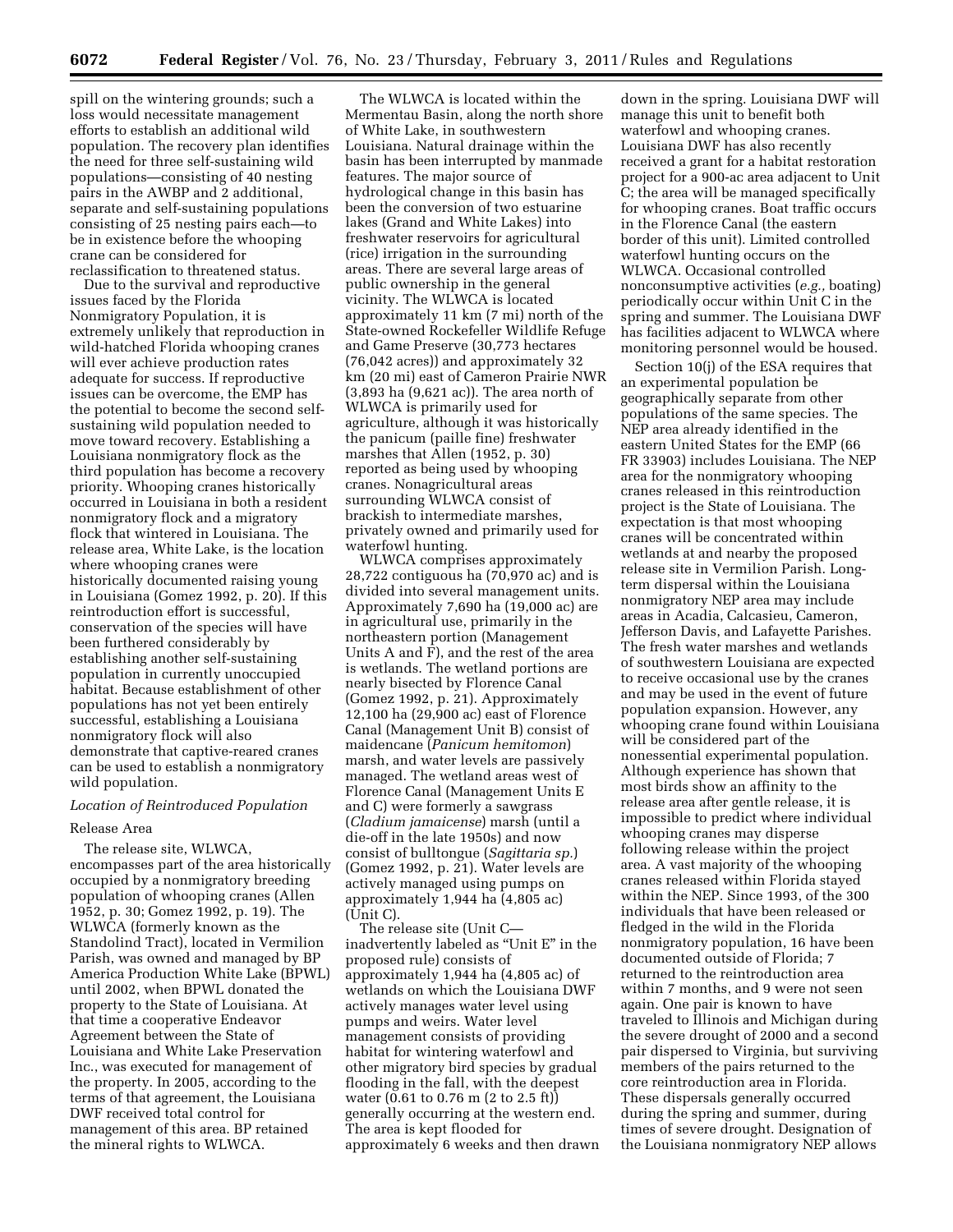for the possible occurrence of cranes in a larger area of Louisiana.

Released whooping cranes might wander into the eastern counties of Texas adjacent to the expected dispersal area and outside the Louisiana NEP area. We believe the frequency of such movements is likely to be very low. Any whooping cranes that leave the Louisiana NEP area but remain in the eastern United States NEP will still be considered as experimental nonessential. Any whooping crane that leaves the Louisiana and eastern United States NEP areas will be considered endangered. In the rare event of a whooping crane moving outside the Louisiana and EMP NEP areas, including those that move into eastern Texas, attempts will be made to capture and return them to the appropriate area if removal is requested by the State which they enter or if a reasonable possibility exists for contact with the AWBP.

Birds from the AWBP flock have never been observed in Louisiana, and have rarely been observed in any of the States within the eastern United States NEP area, except as a result of an extreme weather event. They are not expected to be found in the Louisiana NEP. Prior to adoption of this rule, any whooping cranes from the AWBP flock that crossed into Louisiana would have been considered part of the EMP NEP and would have been subject to a reduced level of protection. Since no AWBP birds have been shown to move into Louisiana, we have not found this to have an adverse impact on the natural wild flock. Any whooping cranes that occur within the LA NEP area will be considered part of the NEP, and will be subject to the protective measures in place for the NEP. We have not found this situation to have an adverse impact to the AWBP.

Whooping cranes released in southwestern Louisiana are not expected to interact with the AWBP flock along the Texas coast, as Aransas NWR is approximately 482 km (285 miles) southwest of the release area. However, if the Recovery Team considers having EMP whooping cranes winter in Louisiana, some interaction between EMP migratory and Louisiana nonmigratory cranes would be expected to occur. The possibility that individual birds from either flock would acquire either migratory or nonmigratory behavior through association, especially if pairs form between members of the different populations, is not likely. Research with sandhill cranes in Florida has shown that migratory and nonmigratory populations mix during winter and yet maintain their own

migratory and nonmigratory behaviors. The same holds true for whooping cranes. Individuals of the Florida nonmigratory population and the EMP have associated during the winter; however, the two flocks have remained discrete and each represents a separate population as specified in the Recovery Plan (Canadian Wildlife Service and USFWS 2007, p. xii). As such, while the levels of protection are the same, the two populations may be managed differently.

# Management

# a. Monitoring

Whooping cranes will be intensively monitored by Louisiana DWF and other personnel prior to and after release. The birds will be observed daily while they are in the gentle-release/conditioning pen.

To ensure that we know the localities of the released birds, each crane will be equipped with a legband-mounted radio transmitter and/or a solar-powered GPS satellite transmitter. Subsequent to being gentle released, the birds will be monitored regularly to assess movements and dispersal from the area of the release pen. Whooping cranes will be checked regularly for mortality or indications of disease (listlessness, social exclusion, flightlessness, or obvious weakness). Social behavior (*e.g.,* pair formation, dominance, cohort loyalty) and habitat use will also be evaluated.

A voucher blood serum sample will be taken for each crane prior to its arrival in Louisiana. A second sample will be taken just prior to release. Any time a bird is handled after release into the wild (*e.g.,* when recaptured to replace transmitters), samples may be taken to monitor disease exposure, contaminant exposure, and physiological condition. One year after release, if possible, all surviving whooping cranes may be captured and an evaluation made of their exposure to disease/parasites/contaminants through blood, fecal, and other sampling regimens. If preliminary results are favorable, the releases will be continued annually, with the goal of releasing up to 30 birds per year for about 10 years and then evaluating the success of the recovery effort.

# b. Disease/Parasite Considerations

A possible disease concern has been the probable presence of Infectious Bursal Disease (IBD) in the Central Flyway. Progress has been made on determining whether IBD is likely to affect whooping cranes. An IBD-like virus was isolated from an AWBP

juvenile whooping crane that died at Aransas in February 2009. The U.S. Geological Survey's National Wildlife Health Center is studying this virus to classify it more precisely. Blood samples from sandhill cranes collected on the Platte River, Nebraska, in March 2009 found that 12 of 19 had antibodies to IBD. It appears that sandhill cranes and whooping cranes have been exposed to IBD in the Central Flyway, and that whooping cranes are likely not seriously affected by IBD. Thus, it is unlikely that the reintroduction of whooping cranes into Louisiana poses any significant risk to the AWBP whooping cranes in regard to transfer of IBD.

Both sandhill and whooping cranes are also known to be vulnerable, in part or all of their natural range, to avian herpes (inclusion body disease), avian cholera, acute and chronic mycotoxicosis, eastern equine encephalitis (EEE), and avian tuberculosis. Additionally, *Eimeria* spp., *Haemoproteus* spp., *Leucocytozoon*  spp., avian pox, and *Hexamita* spp. have been identified as debilitating or lethal factors in wild or pre-release captive populations.

A group of crane veterinarians and disease specialists have developed protocols for pre-release and pretransfer health screening for birds selected for release to prevent introduction of diseases and parasites. Exposure to disease and parasites will be evaluated through blood, serum, and fecal analysis of any individual crane handled post-release or at the regular monitoring interval. Remedial action will be taken to return to good health any sick individuals taken into captivity. Sick birds will be held in special facilities and their health and treatment monitored by veterinarians. Special attention will be given to EEE, because an outbreak at the Patuxent Wildlife Research Center in 1984 killed 7 of 39 whooping cranes present there. After the outbreak, the equine EEE vaccine has been used on captive cranes. In 1989, EEE was documented in sentinel bobwhite quail and sandhill cranes at the Patuxent Wildlife Research Center. No whooping cranes became ill, and it appears the vaccine may provide protection. EEE is present in Louisiana, so the released birds may be vaccinated. Other encephalitis diseases have not been documented as occurring or causing morbidity or mortality in cranes.

When appropriate, other avian species may be used to assess the prevalence of certain disease factors. This could mean using sentinel turkeys for ascertaining exposure probability to encephalitis or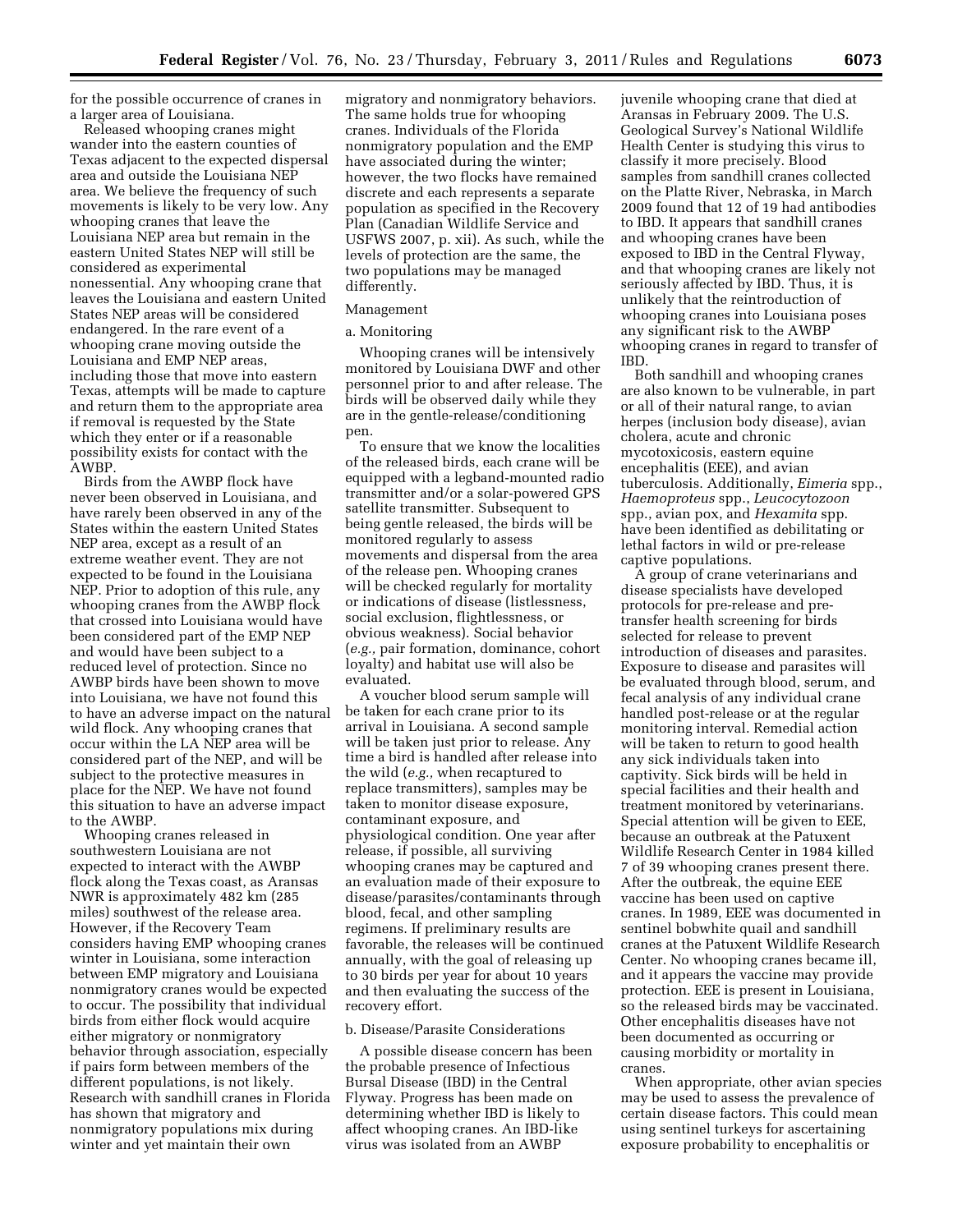evaluating a species with similar food habits for susceptibility to chronic mycotoxicosis.

### c. Genetic Considerations

The ultimate genetic goal of the reintroduction program is to establish wild reintroduced populations that possess the maximum level of genetic diversity available from the captive population. The Service will continue to use genetic information and advances in conservation biology to effectively manage flock genetics. The Service and Louisiana DWF will adopt and implement a genetics management plan for the LA NEP. Ensuring balanced sex ratios and genetics will assist the Louisiana Nonmigratory Population in getting an early start on success. To the extent practicable, the plan will also take into account the release histories of the different lineages and their success as wild whooping cranes.

# d. Mortality

Although efforts will be made to minimize mortality, some will inevitably occur as captive-reared birds adapt to the wild. Potential predators of adult and young whooping cranes include bobcats, coyotes, bald eagles, and alligators. Red fox, owls, and raccoons are also potential predators of young cranes. Collisions with power lines and fences are known hazards to wild whooping cranes. If whooping cranes begin regular use of areas traversed by power lines or fences, the Service and Louisiana DWF will consider placing markers on the obstacles to reduce the probability of collisions.

Recently released whooping cranes will need protection from natural sources of mortality (predators, disease, and inadequate foods) and from humancaused sources of mortality. Natural mortality will be reduced through prerelease conditioning, gentle release, supplemental feeding for a post-release period, vaccination, and predator control. Predator control conditioning will include teaching young cranes the habit of roosting in standing water. Predation by bobcats has been a significant source of mortality in the Eastern Migratory and Florida nonmigratory flocks, and teaching appropriate roosting behavior to young birds will help to reduce losses to coyotes and bobcats. We will minimize human-caused mortality through a number of measures such as: (a) Placing whooping cranes in an area with low human population density and relatively low development; (b) working with and educating landowners, land managers, developers, and

recreationalists to develop means for conducting their existing and planned activities in a manner that is compatible with whooping crane recovery; and (c) conferring with developers on proposed actions and providing recommendations that will reduce any likely adverse impacts to the cranes. As mentioned above in ''Monitoring,'' the whooping cranes will be closely monitored as the reintroduction effort progresses. We will work closely with Louisiana DWF and local landowners in monitoring and evaluating the reintroduction effort and in adaptively managing any humancaused mortality issues that arise.

## e. Special Handling

Service employees, Louisiana DWF employees, and their agents are authorized to relocate whooping cranes to avoid conflict with human activities; relocate whooping cranes that have moved outside the appropriate release area or the NEP area when removal is necessary or requested; relocate whooping cranes within the NEP area to improve survival and recovery prospects; and aid cranes that are sick, injured, or otherwise in need of special care. If a whooping crane is determined to be unfit to remain in the wild, it will be returned to captivity. Service employees, Louisiana DWF, and their agents are authorized to salvage dead whooping cranes.

#### f. Potential Conflicts

In the central and western United States, conflicts have resulted from the hunting of migratory birds in areas utilized by whooping cranes, particularly the hunting of sandhill cranes and snow geese (*Chen cerulescens*), because novice hunters may have difficulty distinguishing whooping cranes from those species. During the past 10 years, three crane mortalities have been documented incidental to hunting activities. In Louisiana, snow geese are hunted; however, sandhill cranes are not. Accidental shooting of a whooping crane in this experimental population occurring in the course of otherwise lawful hunting activity is exempt from take restrictions under the ESA in this special regulation. Applicable Federal penalties under the Migratory Bird Treaty Act and/or State penalties, however, may still apply. There will be no Federally mandated hunting area or season closures or season modifications for the purpose of protecting whooping cranes in the nonmigratory flock. We will minimize mortality due to accidental shootings by providing educational opportunities and information to hunters to assist them in

distinguishing whooping cranes from other legal game species.

The bulk of traditional hunting in the WLWCA release area has been for waterfowl and migratory bird species, turkey (*Meleagris gallopavo*), deer (*Odocoileus virginianus*), and small game. Conflict with traditional hunting in the release area is not anticipated. Access to some limited areas at release sites and at times when whooping cranes might be particularly vulnerable to human disturbance (*i.e.,* at occupied nesting areas) may be temporarily restricted. Any temporary restricted access to areas for these purposes will be of the minimum size and duration necessary for protection of the NEP cranes, and will be closely coordinated with the Service and at the discretion of Louisiana DWF. Any such access restrictions will not require Federal closure of hunting areas or seasons.

The Louisiana DWF will maintain its management authorities regarding the whooping crane. It is not directed by this rule to take any specific actions to provide any special protective measures, nor is it prevented from imposing restrictions under State law, such as protective designations, and area closures. Louisiana DWF has indicated that it would not propose hunting restrictions or closures related to game species because of the whooping crane reintroduction.

Overall, the presence of whooping cranes is not expected to result in constraints on hunting of wildlife or to affect economic gain landowners might receive from hunting leases. The potential exists for future hunting seasons to be established for other migratory birds that are not currently hunted in Louisiana. This action will not prevent the establishment of future hunting seasons approved for other migratory bird species by the Central and Mississippi Flyway Councils.

The principal activities on private property adjacent to the release area are agriculture, aquaculture, oil and gas exploration and extraction, water level management as part of coastal restoration projects, and recreation. Use of these private properties by whooping cranes will not preclude such uses.

Offshore oil exploration and extraction activities, as well as the Deepwater Horizon/MC252 Oil Spill and cleanup, have not affected the release area. The release area is in a fresh to brackish marsh system. The WLWCA is also located over 200 miles from the Deepwater Horizon oil spill release site and 17 miles north of the Gulf of Mexico shoreline. Additionally, there are multiple physical barriers to stop crude oil from entering WLWCA,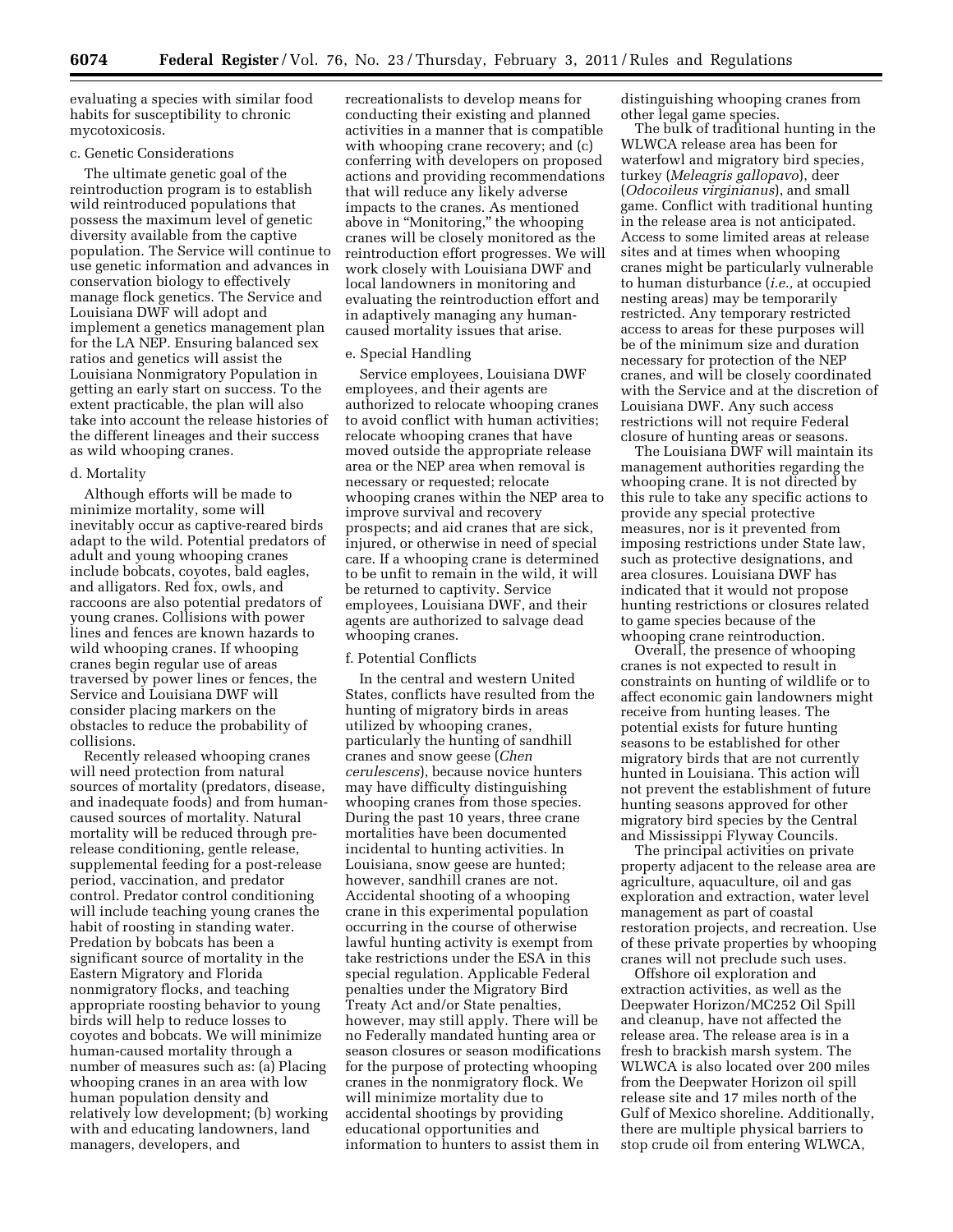such as the Gulf of Mexico beach rim, levees, water control structures, locks, and spill control equipment. The nearest location that was affected by the spill was Marsh Island, which is 45 miles (72 km) away. The special regulation accompanying this rule only authorizes take of the whooping crane in the NEP area when the take is accidental and incidental to an otherwise lawful activity. Inland oil and gas exploration and extraction activities associated with mineral rights will continue to be managed by existing Federal and State environmental rules and regulations. As described earlier, migration is a learned behavior in whooping cranes, and we do not anticipate that released birds will disperse to areas close to the coastline. We will be monitoring the locations of the birds via transmitter to ensure the health and safety of each individual.

An additional issue identified as a possible conflict is the potential for crop depredation. There is evidence that some sandhill cranes have caused losses of emerging corn in Wisconsin (Blackwell *et al.,* 2001, p. 67) and Florida. It is possible that whooping cranes could engage in this type of behavior on planted crops in Louisiana as well. However, whooping cranes are socially less gregarious than sandhill cranes, and tend to restrict the bulk of their foraging activities to wetland areas. Therefore, they are believed to be less likely to cause significant crop depredations.

Whooping cranes are known to use ranchlands and pasture, but with no known impacts to cattle operation practices. Among the primary sandhill and whooping crane habitats in Florida are ranchlands and pastures associated with cattle operations (Nesbitt and Williams, 1990, p. 95). AWBP whooping cranes are also known to utilize the cattle ranchlands adjacent to Aransas National Wildlife Refuge as wintering habitat (Canadian Wildlife Service and USFWS 2007, p. 14). We do not anticipate that the presence of whooping cranes on ranchlands or pastures in Louisiana would cause any impacts to cattle operations.

Like other wading bird species, whooping cranes will forage along lake and pond edges, and may forage along the edges of ponds used for crawfish production, but this is not likely to cause significant stock depredations on crawfish. However, water levels of crawfish ponds are lowered at certain times for management purposes. Lowering of water depths, called drawdowns, do attract large numbers of wading birds as aquatic organisms become concentrated and vulnerable to

depredation during the lower water depths. If such depredations occur due to whooping cranes, they can be minimized through use of bird-scaring devices and other techniques. Therefore, we do not expect that whooping cranes will pose a significant threat of stock depredation to crawfish. Another concern is that whooping cranes may choose to nest in an area with an ongoing crawfish operation. If whooping cranes nest in such a situation, it would indicate that those birds have acclimated to those activities and it is anticipated that the activities would not likely impact a nesting attempt.

If whooping cranes use national wildlife refuges in Louisiana, the management programs on the refuges will continue as identified in the individual refuges' approved comprehensive conservation plans, step-down management plans, and annual work plans, and via customary and traditional accouterments. Activities of existing mineral rights owners, which include exploration, mining, marketing, and production, will continue to be managed by the Service in accordance with existing refuge special-use permit conditions currently used for the protection of migratory birds. All other mineral operations will further be managed in accordance with approved Comprehensive Conservation Plans.

Under the existing rules currently in place for the protection of all fish and wildlife, including the numerous wading birds and other migratory birds in the Louisiana coastal zone, mineral exploration and extraction activities on private and/or State-owned lands can continue without additional impacts from the presence of reintroduced birds. Whooping cranes, like other wading birds, will flush due to close proximity of helicopters or airboats. Current practices by private, State, and Federal land managers will minimize unnecessary harassment of all wildlife during such activities.

This reintroduction effort will gentlerelease captive-born, isolation-reared whooping crane chicks at WLWCA in Vermilion Parish in an attempt to establish a resident nonmigratory population of whooping cranes in Louisiana. It will be difficult to predict which specific sites will be utilized by the birds, and some cranes may use habitats with which they have no previous experience. Whooping cranes that appear in undesirable locations will be considered for relocation by capture and/or hazing of the birds. Possible conflicts with hunting, recreation, agriculture, aquaculture, oil and gas exploration/extraction, and water

management interests within the release area will be minimized through an extensive public education program.

# **Summary of Comments and Recommendations**

In the August 19, 2010, proposed rule (75 FR 51223), we requested comments or recommendations concerning any aspect of the proposal and the accompanying draft Environmental Assessment (EA) that might contribute to development of the final decision on the proposed rule. A 60-day comment period was provided. We sent copies of the rule and other informational materials about the project to State and Federal agencies, Congressional representatives, Tribes, Flyway Councils, conservation groups, hunting groups, and numerous private citizens who may be affected or had expressed an interest in receiving further information on the project. In accordance with our policy on peer review, published on July 1, 1994 (59 FR 34270), we also provided copies of this proposed rule to three or more appropriate independent reviewers.

*Changes resulting from public comments:* As the result of comments received, we have changed several sections of the preamble in this final rule to update information, add new information, and clarify important points. However, we are not making any changes to the text for 50 CFR 17.84(h) from what we had published in our proposed rule of August 19, 2010 (75 FR 51223).

We held two public hearings to receive comments on the proposed rule. One hearing was held at the Gueydan Community Center, Gueydan, Vermilion Parish, Louisiana, the largest community (population 1,591) nearest to the proposed release site. The second hearing was held at the Louisiana Department of Wildlife and Fisheries Headquarters in Baton Rouge, Louisiana. We received 19 comments on the proposed rule at the public hearings and 19 written comments on the proposed rule and/or the draft EA. We also received 23,210 electronic mail form letters from the membership of a conservation organization; 9 of those responses included additional personal comments. Overall, comments came from individuals, conservation organizations, a hunting/conservation organization, a private corporation, and a State wildlife agency. Peer review included a State agency avian biologist and two independent avian experts. No comments expressed direct opposition to the proposal. Comments included support for the proposal to designate a nonessential experimental population;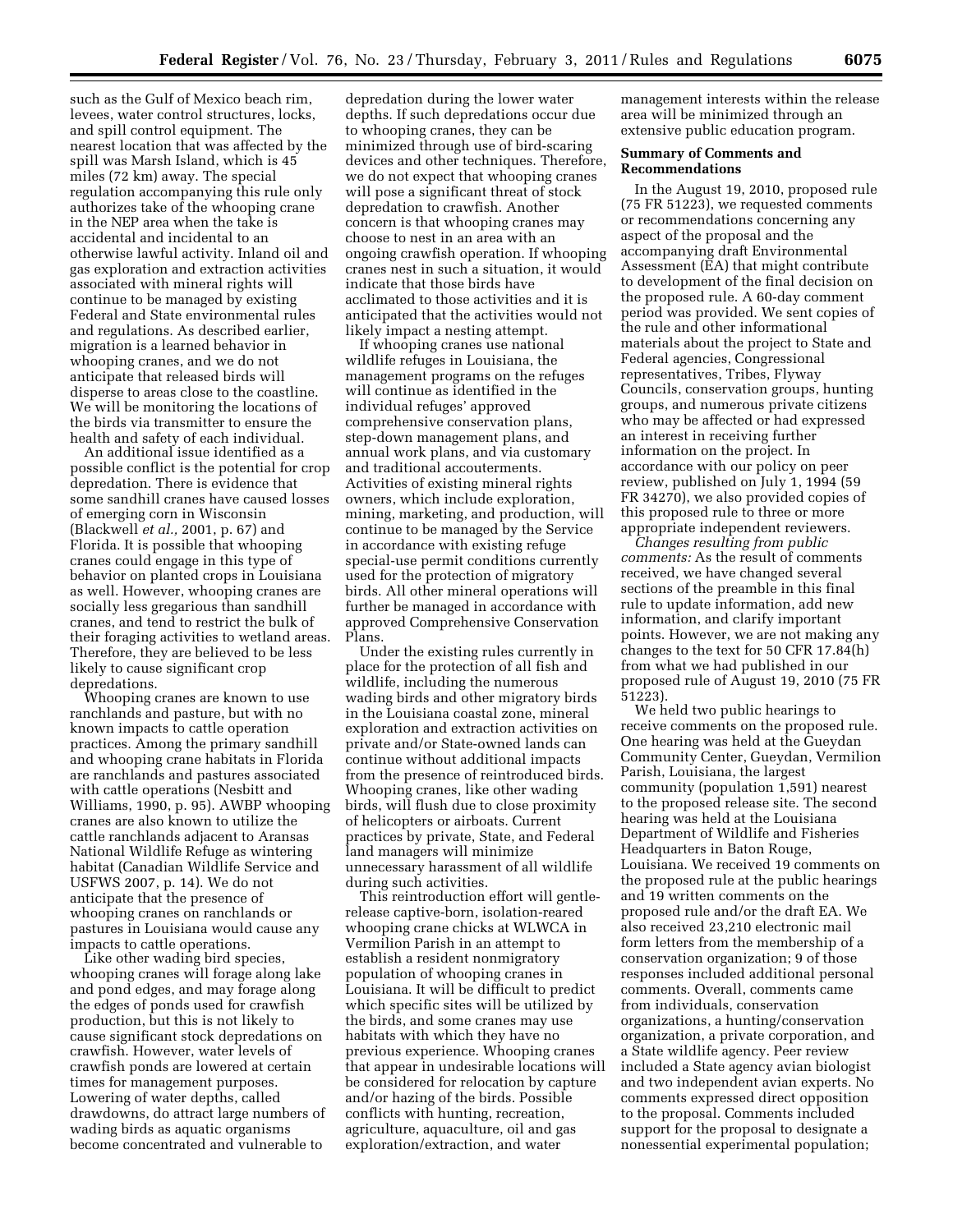support with concerns; support with concerns and recommendations; and indirect opposition with recommendations for delay due to perceived Deepwater Horizon/MC252 oil spill effects. Analysis of the comments revealed 12 issues that are identified and discussed below. These 12 issues also covered the personal comments found in 9 of the 23,210 form **letters** 

*Issue 1:* Two commenters indirectly opposed releases and recommended delay, and many others expressed concern, regarding the negative impacts that the Deepwater Horizon/MC252 oil spill may have had on coastal Louisiana and the WLWCA, and potential impacts to whooping cranes released into southwestern Louisiana.

*Our Response:* The Deepwater Horizon/MC252 Oil Spill has not had a direct effect on the release site, WLWCA, or the surrounding habitats in southwestern Louisiana. The release area is inland, and is buffered from the coast by more than 15 miles (24 km) of the Chenier plain, as well as ridges and coastal marshes. Two small segments of shoreline approximately 30 to 45 miles (48 to 72 km) to the southeast experienced light oiling (on Marsh Island and on adjacent western shore) during the oil spill. As of November 5, the nearest coastal areas with residual oiling are located on the eastern edge of Atchafalaya Bay in St. Mary and Terrebonne Parishes, approximately 78 miles (125 km) or farther away from the WLWCA. Therefore, the Service has determined that the Deepwater Horizon/ MC252 Oil Spill will likely have no effects on the whooping cranes reintroduced into southwestern Louisiana. For monitoring purposes, released birds will be fitted with tracking devices as to determine their locations. If we determine that birds enter sites or situations that would be harmful to them, we will work to relocate the bird out of harm's way. We also will be monitoring the health of birds through a variety of methods (blood samples, observation, retrieval and necropsy of any dead birds, *etc.*) so that we will be able to detect any unexpected effects on the health of the birds. We will be monitoring habitat suitability and prey availability as well.

*Issue 2:* The Service should pursue the reintroduction of a migratory population of whooping cranes that winters at Marsh Island and should also consider using Marsh Island and other refuges in southwestern Louisiana as a release site for the nonmigratory population.

*Our Response:* The current proposal for reintroduction in southwestern

Louisiana reflects the most recent recommendation of the Recovery Team (June 17, 2010, letter from the Service to Louisiana DWF). This recommendation was reached after careful consideration of all factors likely to influence the reestablishment of another selfsustaining flock of whooping cranes needed to contribute toward recovery of the species. Some of these factors are discussed within the ''Background'' section in this rule. Factors supporting the WLWCA include the presence of suitable breeding habitat and food resources, over 405,000 hectares (1 million acres) of wetlands in the area, many large tracts of publicly managed lands in the area, geographic separation from the existing natural wild flock, support from the public, and the State of Louisiana's willingness to take on the leadership role and desire to restore a piece of the natural heritage of Louisiana.

Some aspects of a reintroduction of a migratory population that would winter at Marsh Island hold promise, and the area will remain under consideration for a future reintroduction when conditions are more favorable for the effort. These aspects are outlined in the EA along with the issues that will need to be addressed before such a reintroduction can be pursued. Marsh Island has many of the characteristics that would make for a good release area: A large area of pristine estuarine habitat, little to no pressure from humans, and no bobcats or coyotes. However, Marsh Island lacks the most important habitat characteristic needed for a nonmigratory population of whooping cranes, namely large areas of freshwater marshes that will support nesting whooping cranes. To date, whooping cranes are known only to nest in freshwater marshes. In the Objectives of the Reintroduction section of the rule, we specifically indicate that to facilitate a successful reintroduction, other release sites may be considered in southwestern Louisiana.

*Issue 3:* One commenter expressed concern regarding the genetics of the whooping cranes to be released into Louisiana. Specifically, genetic lineages that are more successful in captivity might well have traits that will make them less successful in the wild.

*Our Response:* As stated in the 2007 Whooping Crane Recovery Plan, the Service will continue to use genetic information and advances in conservation biology to effectively manage flock genetics in accordance with the whooping crane recovery plan. As the commenter has recommended, the Service and Louisiana DWF will adopt and implement a genetics management plan for the LA NEP. The

ultimate genetic goal of this project is to establish a wild reintroduced population that possesses the maximum level of genetic diversity available from the captive population. Ensuring balanced sex ratios and genetics will assist the population in getting an early start on success for the Louisiana Nonmigratory Population. The plan will also take into account the release histories of the different lineages and their success as wild whooping cranes.

*Issue 4:* Several commenters expressed concern about hunting and recommended hunter education.

*Our Response:* We agree that hunter education is an important component of this process. Because of the perception of government restrictions associated with endangered species, the relaxation of take prohibitions as part of the 10(j) designation of an experimental nonessential population has been very important in gaining public support for whooping crane reintroductions. A key factor of the rule gaining support from the hunting community is that accidental shooting of a whooping crane in this experimental population occurring in the course of a lawful hunting activity is exempt from take restrictions under the ESA in this special regulation. However, applicable Federal penalties under the Migratory Bird Treaty Act and/or State penalties may still apply. Further, the intentional take of a whooping crane is still subject to the full applicable penalties of the ESA.

The Service is working with Louisiana DWF to develop hunter educational materials designed to minimize the likelihood of accidental shooting of whooping cranes, develop outreach materials to assist in distinguishing whooping cranes from legal game species, and develop appropriate messages for target audiences. The Service will also assist Louisiana DWF in working with land managers and land owners of the properties used by whooping cranes and in distributing information to land managers, land owners, partners, and stakeholders to keep them informed of whooping crane presence and movements.

*Issue 5:* Commenters were also concerned about forage availability. Specifically, they were concerned whether the current water management regimes at the reintroduction site were suitable to ensure the availability of blue crab and other estuarine food prey items.

*Our Response:* The availability of blue crabs (*Callinectes sapidus*) and other estuarine prey items as forage at the WLWCA was not a factor when we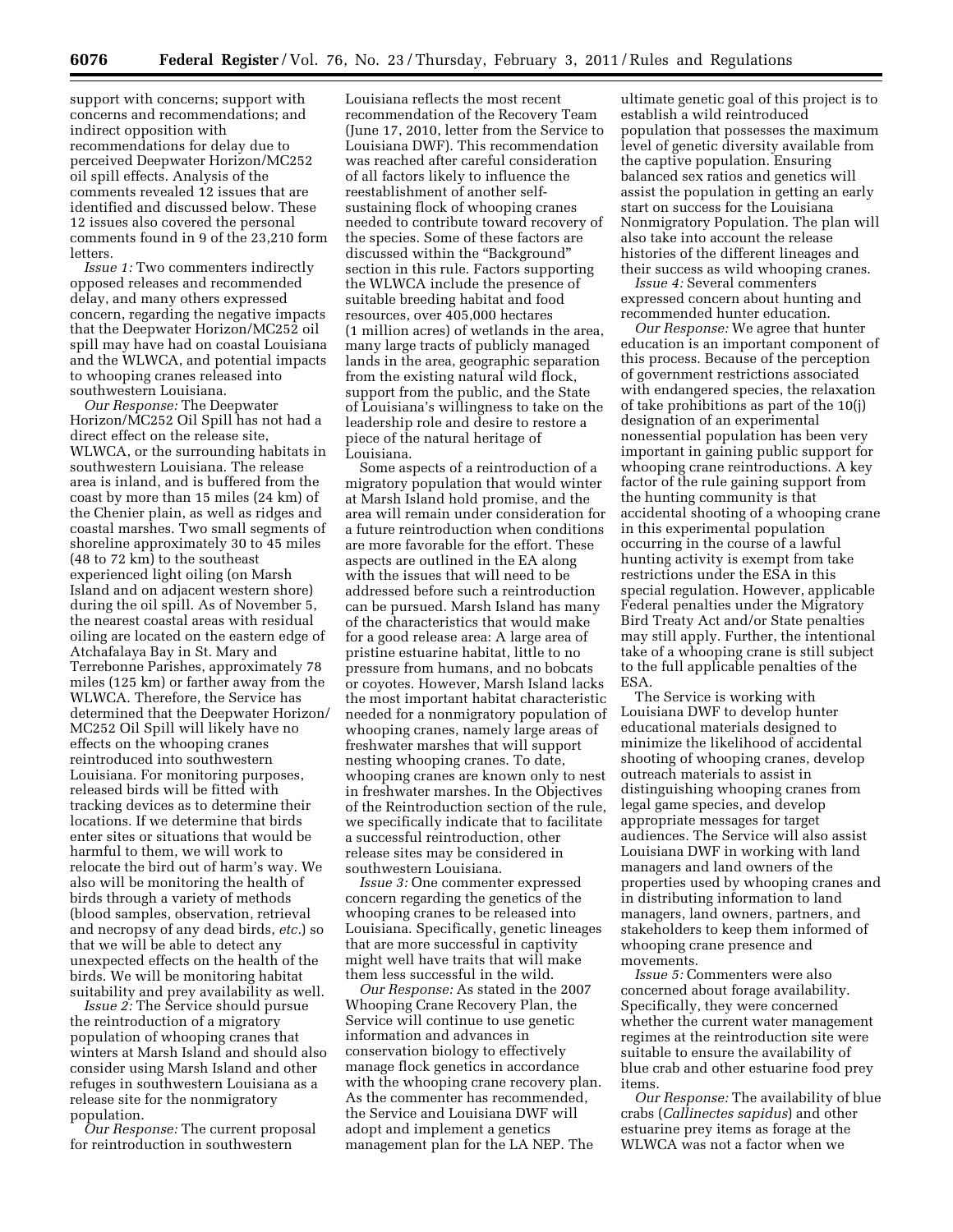decided upon the release location. The historic nonmigratory whooping crane population was dependent upon the freshwater marshes and wet prairie. The project is targeting freshwater, as whooping cranes are known only to nest in fresh water wetlands. The Florida NonMigratory Population reintroduction targeted the freshwater wetlands and prairies of central Florida. In that flock, productivity was correlated with rainfall and wetland water levels. The Eastern Migratory Population reintroduction targeted estuarine wetlands as wintering habitat in an effort to mimic ecology of the wild AWBP (wintering in estuarine habitat at the Aransas NWR and feeding predominantly on blue crabs). However, after a decade of releasing birds into this population, virtually all of the whooping cranes depend upon freshwater wetlands, including wintering habitat. There has been very little use of Florida's coastal salt marsh as wintering habitat. Whooping cranes in the Eastern Migratory Population and Florida NonMigratory Population have had no issues with finding adequate forage in freshwater wetlands systems. Furthermore, even though White Lake has changed from the 1940s brackish/ fresh system to a predominantly fresh system, the area maintains a steady population of blue crab (*Callinectes sapidus*), white shrimp (*Litopenaeus setiferus*), largemouth bass (*Micropterus salmoides*), and other aquatic species that are projected to remain steady to the year 2050 (Louisiana Coastal Wetlands Conservation and Restoration Task Force and the Wetlands Conservation Restoration Authority 1999, pp. 11–13). Other waterdependent birds with diet preferences similar to those of whooping cranes are abundant in the release area. The main point is that whooping cranes are generalists, are quite adaptive, and will utilize the food sources that are available.

*Issue 6:* Several commenters expressed concern with changes in the hydrologic management of the WLWCA and the Mermentau Basin as a freshwater impoundment since the last resident whooping crane population was present, and questioned if the habitat would support/sustain a population of nonmigratory whooping cranes. It was also recommended that the Service and the U.S. Army Corps of Engineers update the Mermentau Basin management plan to restore the estuarine environment of White Lake.

*Our Response:* As discussed previously, the Louisiana DWF has indicated that it will develop a water management regime for the WLWCA

that will benefit both waterfowl and whooping cranes. Water management in the Mermentau Basin has primarily been controlled since the early 1950s through two control structures operated by the U.S. Army Corps of Engineers. There has been a shift in habitat types from the predominately brackish-tofresh marshes of the 1940s to the predominantly fresh marsh found today (Louisiana Coastal Wetlands Conservation and Restoration Task Force and the Wetlands Conservation restoration Authority 1999, pp. 11–13). However, as previously discussed in our response to Issue 5, we believe this habitat will support a whooping crane population. The Service is actively involved in coastal restoration and protection throughout Louisiana via our participation on the Coastal Wetlands Planning, Protection, and Restoration Act of 1990 (CWPPRA) Task Force. The CWPPRA program provides Federal grants to acquire, restore, and enhance wetlands of coastal States and was one of the first programs with Federal funds dedicated exclusively to the long-term restoration of coastal habitat (104 Stat. 4779). Two other restoration plans being implemented in coastal Louisiana are the Louisiana Coastal Area Ecosystem Restoration Plan (LCA) and Louisiana's Comprehensive Master Plan for a Sustainable Coast (State Master Plan). The LCA, administered by the U.S. Army Corps of Engineers with State cost-share assistance, focuses on the protection of coastal wetlands. In addition, Louisiana's Coastal Impact Assistance Program (CIAP) also provides funding for wetland restoration. The State Master Plan serves as Louisiana's overarching document to guide hurricane protection and coastal restoration efforts in the State. We will continue to work with the CWPPRA Task Force and the State of Louisiana to address wetland restoration in the Mermentau Basin and throughout Louisiana.

*Issue 7:* Several comments raised concern about contaminant risks, specifically mercury, and water quality issues for the release area.

*Our Response:* The Service recognizes that exposure of wildlife to mercury, agricultural chemicals, and other contaminants is a concern, not only in Louisiana, but across the entire southeastern United States. Furthermore, there are few places in the world where these contaminants are not found, because they can be transported atmospherically as well as through waterways and food chains. One of the initial, critical questions the Service examined was whether the proposed release site currently supported a

healthy population of aquatic and terrestrial wildlife, especially fish-eating birds. Such bird species are at a similar risk in regard to contaminant exposure because of their level in the food chain and their longevity, both of which contribute to exposure and bioaccumulation of contaminants, and also because their life history and physiology are comparable with that of whooping cranes. Our review concluded that there were indeed an abundance and a wide diversity of terrestrial and aquatic species that have been sustained at the release site. We believe based on this review that reintroduced birds will not be threatened by contaminants; however, in an effort to reduce our uncertainty about the potential risks, ground-truth our assumptions, and adopt a contingency plan, the Service will undertake three actions. First, we will initiate a review of the available information on contaminants in watersheds, and the potential pathways into the release site. Second, we will collaborate with current efforts that are examining the forage base at the release site to obtain samples for potential chemical analysis. We will seek funding to have selected samples analyzed for contaminants of concern, which will be identified during our review of available information. We anticipate that mercury, as well as a few selected agricultural chemicals, will likely be included in that analysis. Third, all whooping cranes will be fitted with tracking transmitters, which will allow us to monitor where they forage and enable us to sample from known foraging areas. The transmitters will also enable us to determine if the cranes move to an unsafe area, at which point they would be captured and relocated, and if one should die, we would be able to recover the body and determine the cause of death. We will also be conducting periodic health checks on the population, and the health screening will include contamination assessment from blood and feathers and other samples. Health examinations and mortality events will provide additional important data for implementing adaptive management strategies if determined to be appropriate.

*Issue 8:* What are the plans to protect the whooping cranes during a hurricane?

*Our Response:* There are always risks involved with any reintroduction effort. Hurricanes are a natural event that affected the historic resident population that occurred in coastal Louisiana, and hurricanes are an anticipated and accepted risk for this reintroduction project. The frequency, intensity, and location of hurricanes are hard to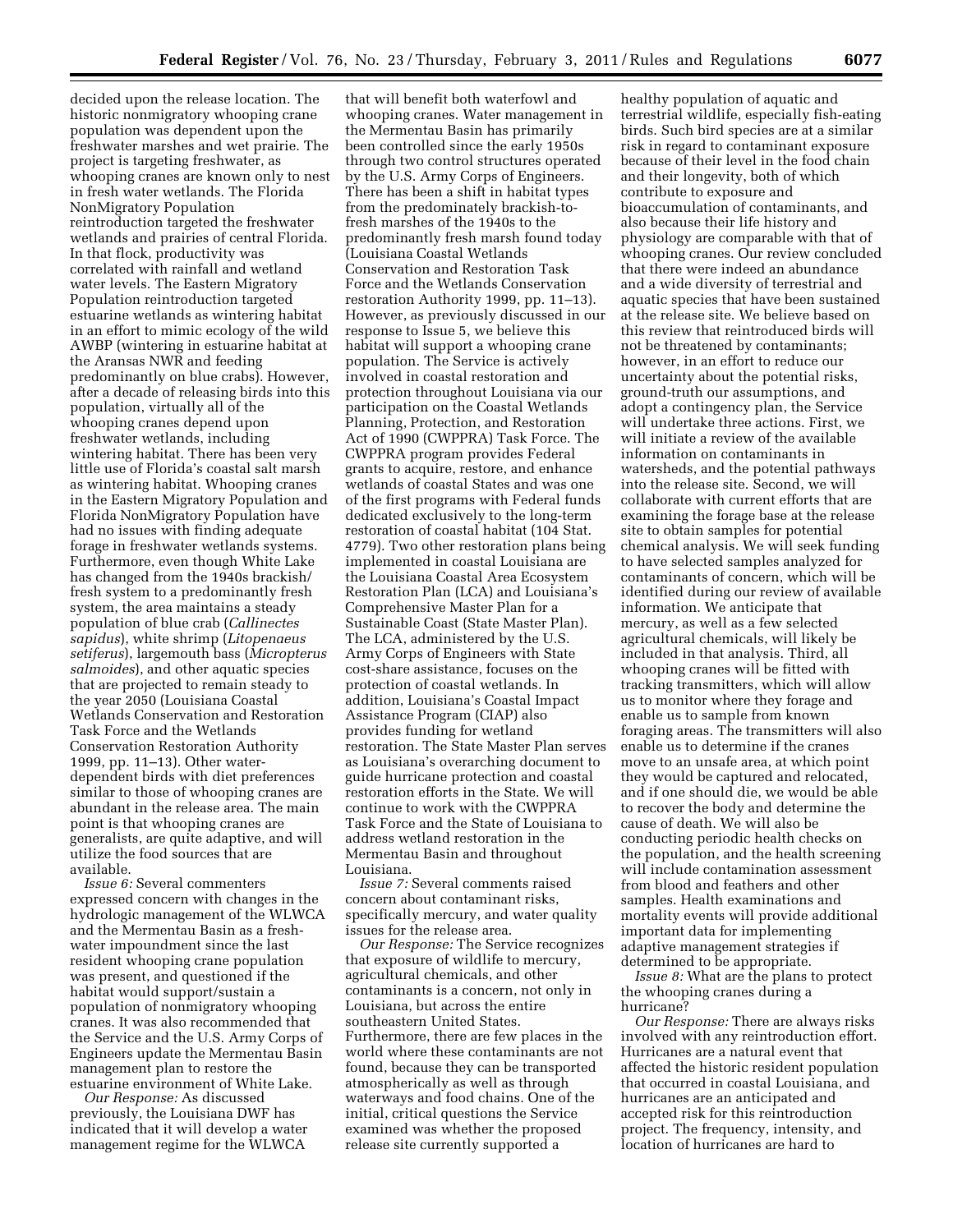predict. Like all resident bird populations that occur in coastal Louisiana, the whooping cranes will be left to their innate instincts to survive the effects of a hurricane if one comes ashore near the release site. To the extent practicable, attempts to capture and move young naive birds may be considered. Lightning has also been identified as a cause of mortality in the Florida Nonmigratory Population. Like hurricanes, there are no management tools to reduce this type of risk to whooping cranes.

The Louisiana DWF is deploying tracking devices on the whooping cranes to monitor the health, well being, and success of the reintroduction. The whooping cranes will likely disperse during hurricanes, storm surge events, and possibly during droughts. Locating those refugia and evaluating their suitability will be important, as will identifying the overall dispersal of cranes.

*Issue 9:* One commenter asked us to address the effects of climate change on the reintroduction.

*Our Response:* Precise impacts of climate change to the coastal habitats of Louisiana are difficult to predict with any certitude. The release site is far enough from the coast that sea-level rise and associated loss of habitat are not expected to be issues for the reintroduction in the foreseeable future. Effects of climate change on environmental conditions, including levels of precipitation and hurricane intensity, are uncertain. How climate change might impact the ecosystems required by whooping cranes, including changes in plant communities, invasive species, and disease, is also hard to predict. The whooping crane reintroduction will have to use adaptive management to the extent practicable to respond to long-term changing conditions.

As climate change disrupts ecological processes, southwest Louisiana is likely to experience significant changes in its physical and biological resources. Regional Climate Science Centers are being established by the U.S. Geological Survey and the Department of the Interior (DOI) within the United States. These centers will provide scientific information, tools, and techniques needed to manage land, water, wildlife, and cultural resources in the face of climate change. The USGS and the DOI centers will also work closely with a network of Landscape Conservation Cooperatives in which Federal, State (including the State of Louisiana), Tribal, and other managers and scientists will develop conservation, adaptation, and mitigation strategies for

dealing with the impacts of climate change (U.S. Geological Survey 2010) (USFWS 2009).

*Issue 10:* In order to decrease the likelihood of take, best management practices should be adopted for each of the land use activities where potential concerns or issues could arise.

*Our Response:* In the first year of the project, the Service will develop a Whooping Crane Best Management Practices (BMPs) document. This document will include a compilation of existing BMPs and Conservation Recommendations. We will also develop new BMPs as needed to address needs specific for Louisiana. As recommended, we will work toward developing BMPs for the land use activities identified in this rule (oil/gas exploration and extraction, aquaculture/ agriculture/livestock practices, water management, construction, restoration, recreation, and hunting). For example, oil/gas exploration and extraction are not a new issue for whooping cranes. The Aransas NWR has active oil/gas activities on and near the refuge and we will draw from their experience on these matters. The Service will also work with Louisiana DWF to develop a Whooping Crane Conservation and Management for Landowners document to assist interested landowners and land managers in contributing to whooping crane conservation and recovery.

*Issue 11:* One commenter commented that the Service should confer with the U.S. Department of Agriculture's Wildlife Services regarding its management of coyotes, blackbirds, aquatic rodents, pigeons, starlings and sparrows in Louisiana.

*Our Response:* Section 7(a)(4) requires Federal agencies to confer (rather than consult) with the Service on actions that are likely to jeopardize the continued existence of a species proposed to be listed. The results of a conference are in the form of conservation recommendations that are optional as the agencies carry out, fund, or authorize activities. The Service will confer with Wildlife Services to ensure that wildlife management activities will minimize negative impacts to whooping cranes in Louisiana. The Service will also confer with all other Federal agencies regarding Federal activities that may impact conservation of whooping cranes.

*Issue 12:* At the Central Flyway Council meeting and in a comment letter, the Texas Parks and Wildlife Department suggested that the proposed NEP be expanded to include 16 Texas counties. In the comment letter, Texas Parks and Wildlife Department indicated support for the approach the

Service would employ if a stray whooping crane for the reintroduced nonmigratory flock moved into Texas.

*Our Response:* The Service cannot expand the NEP area to include counties in Texas that will be needed by the AWBP to reach recovery. The winter habitat and migration corridor of the AWBP, the only natural wild whooping crane population, runs north from the Central Texas coast up to the Northwest Territories in Canada. With no delisting target set, and studies indicating the AWBP whooping cranes will have to extend northward up the Texas coast to nearly Freeport to meet the criteria for reclassification to threatened status, the Service believes that the marshes along the Texas coast all the way to the Louisiana border will someday be occupied by whooping cranes if the species is ever to be numerous enough to delist. Therefore, we believe habitat along the Texas coast and in the referenced counties is important to the AWBP whooping cranes and the continued progression of their recovery.

The Service intends to use the maximum management flexibility possible to avoid and/or minimize any disruption of human activities caused by Louisiana whooping cranes that might stray into Texas, and will attempt to catch these stray birds and return them to Louisiana if they cannot be managed in a manner satisfactory to Texas. In addition, we will continue to work closely with our State agency partners in both Louisiana and Texas as explained in this rule and our special regulation.

# **Required Determinations**

*Regulatory Planning and Review (E.O. 12866)* 

The Office of Management and Budget (OMB) has determined that this rule is not significant under Executive Order 12866 (E.O. 12866). OMB bases its determination upon the following four criteria:

(a) Whether the rule will have an annual effect of \$100 million or more on the economy or adversely affect an economic sector, productivity, jobs, the environment, or other units of the government.

(b) Whether the rule will create inconsistencies with other Federal agencies' actions.

(c) Whether the rule will materially affect entitlements, grants, user fees, loan programs, or the rights and obligations of their recipients.

(d) Whether the rule raises novel legal or policy issues.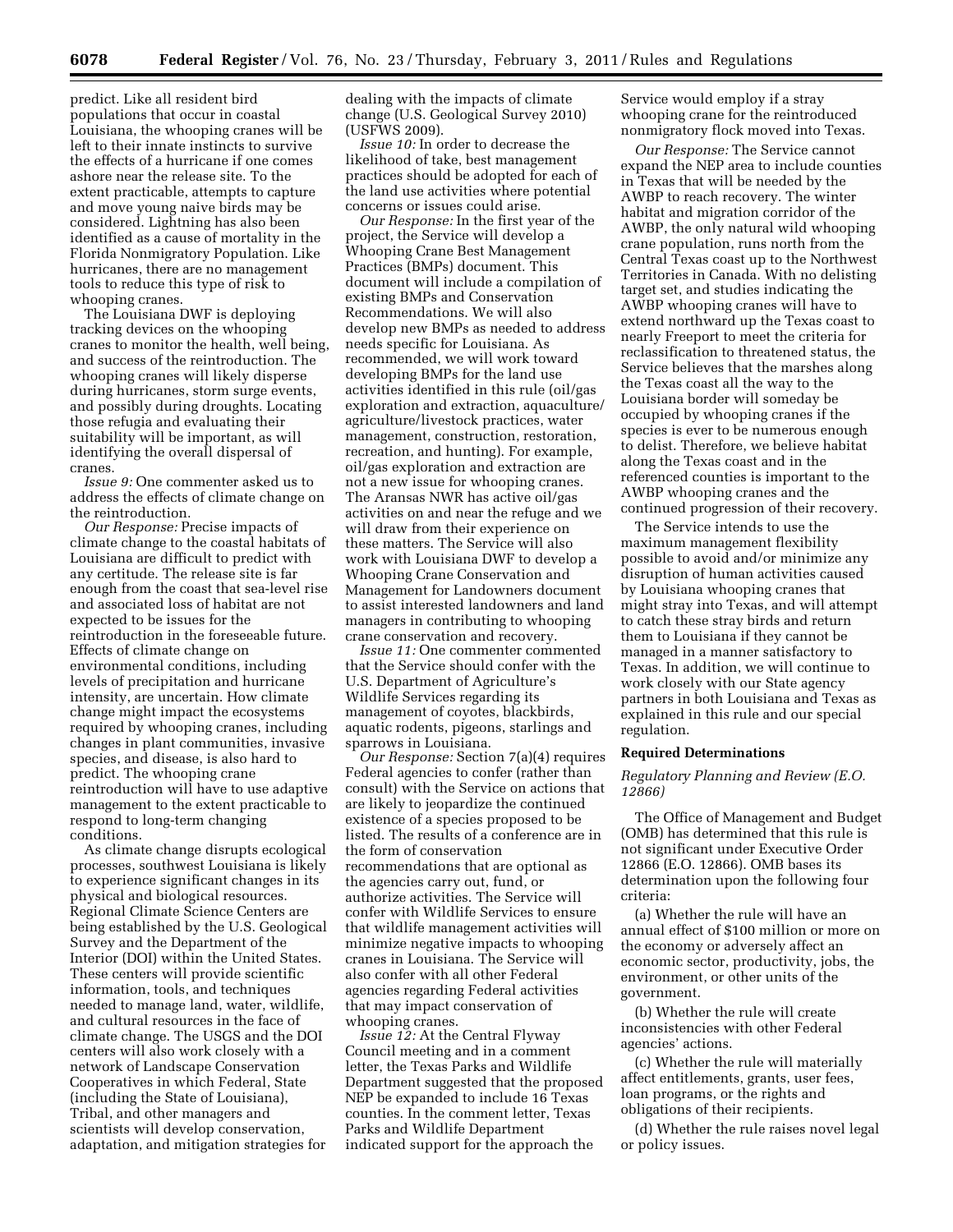# *Regulatory Flexibility Act (5 U.S.C. 601 et seq.)*

Under the Regulatory Flexibility Act (as amended by the Small Business Regulatory Enforcement Fairness Act (SBREFA) of 1996; 5 U.S.C. 801 *et seq.*), whenever a Federal agency is required to publish a notice of rulemaking for any proposed or final rule, it must prepare, and make available for public comment, a regulatory flexibility analysis that describes the effect of the rule on small entities (*i.e.,* small businesses, small organizations, and small government jurisdictions). However, no regulatory flexibility analysis is required if the head of an agency certifies that the rule will not have a significant economic impact on a substantial number of small entities. The SBREFA amended the Regulatory Flexibility Act to require Federal agencies to provide a statement of the factual basis for certifying that a rule will not have a significant economic impact on a substantial number of small entities. We certify that this rule would not have a significant economic effect on a substantial number of small entities. The following discussion explains our rationale.

The area affected by this rule includes the State of Louisiana. Because NEP designation does not establish substantial new regulation of activities, we do not expect this rule to have any significant effect on recreational, agricultural, or development activities. Although the entire NEP boundary encompasses a large area, the section of the NEP area where we anticipate the establishment of an experimental population of nonmigratory whooping cranes is mainly public land owned by the State of Louisiana. Because of the regulatory flexibility for Federal agency actions provided by the NEP designation and the exemption for incidental take in the special rule, we do not expect this rule to have significant effects on any activities within Tribal, Federal, State, or private lands within the NEP.

On national wildlife refuges and units of the National Park System within the NEP, Federal action agencies are required to consult with us, under section 7(a)(2) of the ESA, on any of their activities that may affect the whooping crane. In portions of the NEP outside of National Wildlife Refuge System and National Park Service lands, in regard to section 7(a)(2), the population is treated as proposed for listing and Federal action agencies are not required to consult on their activities. Section 7(a)(4) requires Federal agencies to confer (rather than

consult) with the Service on actions that are likely to jeopardize the continued existence of a proposed species. But because the NEP is, by definition, not essential to the continued existence of the species, conferring will likely never be required for the whooping crane population within the NEP area. Furthermore, the results of a conference are advisory in nature and do not restrict agencies from carrying out, funding, or authorizing activities.

In addition, section  $\bar{7}(a)(1)$  requires Federal agencies to use their authorities to carry out programs to further the conservation of listed species, and this requirement will apply on any lands within the NEP area. As a result, and in accordance with these regulations, some modifications to proposed Federal actions within the NEP area may occur to benefit the whooping crane, but we do not expect projects to be halted or substantially modified as a result of these regulations.

The principal activities on private property near the expected reestablishment area in the NEP are agriculture, ranching, oil and gas exploration and extraction, and recreation. The presence of whooping cranes would likely not affect the use of lands for these purposes, because there would be no new or additional economic or regulatory restrictions imposed upon States, non-Federal entities, or members of the public due to the presence of whooping cranes. Therefore, this rulemaking is not expected to have any significant adverse impacts to recreation, agriculture, oil and gas exploration or extraction, or any development activities.

# *Unfunded Mandates Reform Act (2 U.S.C. 1501 et seq.)*

In accordance with the Unfunded Mandates Reform Act (2 U.S.C. 1501 *et seq.*):

 $(1)$  This rule will not "significantly or uniquely'' affect small governments. We have determined and certify pursuant to the Unfunded Mandates Reform Act, 2 U.S.C. 1502 *et seq.,* that this rulemaking will not impose a cost of \$100 million or more in any given year on local or State governments or private entities. A Small Government Agency Plan is not required. Small governments will not be affected because the NEP designation will not place additional requirements on any city, county, or other local municipality.

(2) This rule will not produce a Federal mandate of \$100 million or greater in any year (*i.e.,* it is not a ''significant regulatory action'' under the Unfunded Mandates Reform Act). This NEP designation for whooping crane

would not impose any additional management or protection requirements on the States or other entities.

# *Takings (E.O. 12630)*

In accordance with Executive Order 12630, the rule does not have significant takings implications. This rule allows for the taking of reintroduced whooping cranes when such take is incidental to an otherwise legal activity, such as recreation (*e.g.,* fishing, boating, wading, or swimming), agriculture, oil and gas exploration and extraction, and other activities that are in accordance with Federal, State, and local laws and regulations. Therefore, we do not believe the reintroduction of whooping cranes conflicts with existing human activities, hinders uses of private and public lands, or hinders subsurface mineral rights, such as oil and gas exploration and extraction, within the NEP area.

A takings implication assessment is not required because this rule: (1) Will not effectively compel a property owner to suffer a physical invasion of property, and (2) will not deny all economically beneficial or productive use of the land or aquatic resources. This rule will substantially advance a legitimate government interest (conservation and recovery of a listed bird species), and will not present a barrier to all reasonable and expected beneficial use of private property.

# *Federalism (E.O. 13132)*

In accordance with Executive Order 13132, we have considered whether this rule has significant Federalism effects and have determined that a Federalism assessment is not required. This rule will not have substantial direct effects on the States, on the relationship between the Federal Government and the States, or on the distribution of power and responsibilities among the various levels of government. In keeping with Department of the Interior policy, we requested information from and coordinated development of this rule with the affected resource agencies in Louisiana. Achieving the recovery goals for this species will contribute to its eventual delisting and return to State management. No intrusion on State policy or administration is expected, roles or responsibilities of Federal or State governments will not change, and fiscal capacity will not be substantially directly affected.

The special rule operates to maintain the existing relationship between the State and the Federal Government and is being undertaken in coordination with the State of Louisiana. We have cooperated with Louisiana DWF in the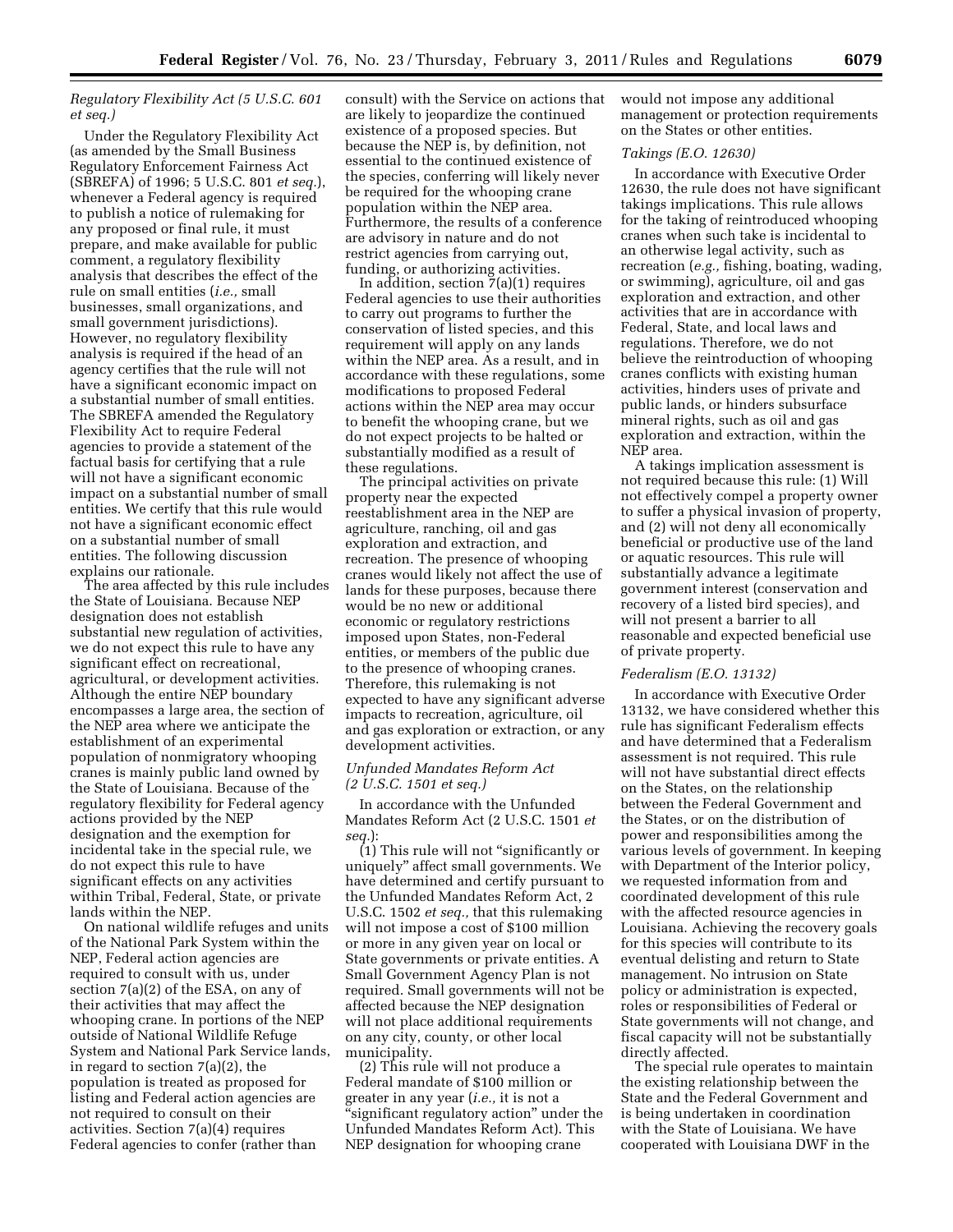preparation of this rule. Therefore, this rule does not have significant Federalism effects or implications to warrant the preparation of a Federalism assessment pursuant to the provisions of Executive Order 13132.

#### *Civil Justice Reform*

In accordance with Executive Order 12988 (February 7, 1996; 61 FR 4729), the Office of the Solicitor has determined that this rule will not unduly burden the judicial system and will meet the requirements of sections  $(3)(a)$  and  $(3)(b)(2)$  of the Order.

# *Paperwork Reduction Act*

Office of Management and Budget (OMB) regulations at 5 CFR 1320, which implement provisions of the Paperwork Reduction Act (44 U.S.C. 3501 *et seq.*), require that Federal agencies obtain approval from OMB before collecting information from the public. This rule does not include any new collections of information that require approval by OMB under the Paperwork Reduction Act. OMB has approved our collection of information associated with reporting the taking of experimental populations and assigned control number 1018– 0095, which expires March 31, 2011. We may not collect or sponsor and you are not required to respond to a collection of information unless it displays a currently valid OMB control number.

#### *National Environmental Policy Act*

We have prepared an environmental assessment as defined by the National Environmental Policy Act of 1969, 42 U.S.C. 4321 *et seq.* It is available from the Jacksonville Field Office (*see*  **ADDRESSES**).

### *Government-to-Government Relationship With Tribes*

In accordance with the President's memorandum of April 29, 1994, ''Government-to-Government Relations with Native American Tribal Governments'' (59 FR 229511), Executive Order 13175, and the Department of the Interior Manual Chapter 512 DM 2, we have considered

possible effects on and have notified the Native American Tribes within the NEP. They have been advised through verbal and written contact, including informational mailings from the Service. If future activities resulting from this rule may affect Tribal resources, a Plan of Cooperation will be developed with the affected Tribe or Tribes.

# *Energy Supply, Distribution, or Use (E.O. 13211)*

On May 18, 2001, the President issued Executive Order 13211 on regulations that significantly affect energy supply, distribution, and use. Executive Order 13211 requires agencies to prepare Statements of Energy Effects when undertaking certain actions. This rule is not expected to significantly affect energy supplies, distribution, and use. Therefore, this action is not a significant energy action and no Statement of Energy Effects is required.

# Effective Date

We find good cause under the Administrative Procedure Act (5 U.S.C. 553(d)(3)) to make this rule effective upon publication. The prompt release of 11 currently available captive-reared young-of-the-year (9–10 months) whooping cranes is necessary because: (1) In the south, February is the natural time of the year that nonmigratory whooping cranes may begin a new reproduction effort, which results in the juveniles from the previous year to disperse. Thus, late winter is an optimum time for juvenile whooping cranes to start to become adapted to life in the wild on their own; (2) the young cranes become less suitable for wild release if they are held in captivity for too long; (3) there will be a reduced predator risk for the release cohort during the late winter because alligators are less active; and (4) the Aransas Wood Buffalo population of whooping cranes, the only remaining natural population of whooping cranes in North America, remains very endangered. In order to try to achieve recovery as expeditiously as possible, it is important to conduct reintroduction efforts as soon

as possible, before a possible catastrophe might hit the Aransas Wood Buffalo flock. Moreover, we expect no conflicts to occur from the reintroduction of whooping cranes as set forth in this rule to any existing or anticipated Federal, State, Tribal, or local government or private actions, including those pertaining to agriculture, aquaculture, livestock production, oil or gas exploration and extraction, pesticide application, water management, construction, recreation, trapping, or hunting.

# **References Cited**

A complete list of all references cited in this rule is available upon request from the Jacksonville Field Office (*see*  **FOR FURTHER INFORMATION CONTACT**).

### **Authors**

The principal authors of this rule are Bill Brooks, of the Jacksonville, Florida, Field Office; and Deborah Fuller, of the Lafayette, Louisiana, Field Office (*see*  **FOR FURTHER INFORMATION CONTACT**).

# **List of Subjects in 50 CFR Part 17**

Endangered and threatened species, Exports, Imports, Reporting and recordkeeping requirements, Transportation.

# **Regulation Promulgation**

Accordingly, we amend part 17, subchapter B of chapter I, title 50 of the Code of Federal Regulations, as set forth below:

# **PART 17—[AMENDED]**

■ 1. The authority citation for part 17 continues to read as follows:

**Authority:** 16 U.S.C. 1361–1407; 16 U.S.C. 1531–1544; 16 U.S.C. 4201–4245; Pub. L. 99– 625, 100 Stat. 3500; unless otherwise noted.

■ 2. Amend § 17.11(h) by revising the existing entry for "Crane, whooping" under ''BIRDS'' to read as follows:

# **§ 17.11 Endangered and threatened wildlife.**

\* \* \* \* \* (h) \* \* \*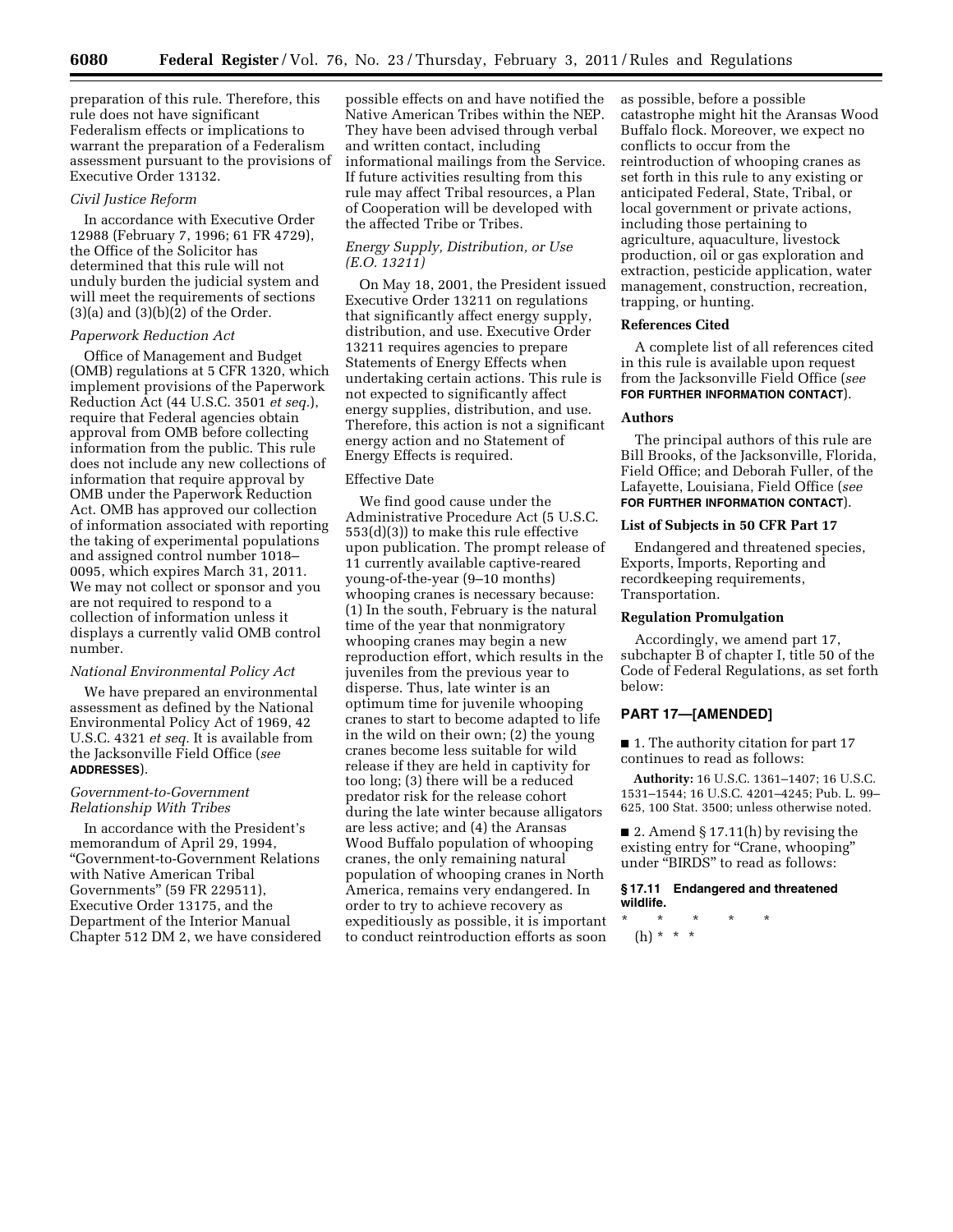| $\sim$ | $\sim$ | -- |
|--------|--------|----|
|        |        |    |

| Species             |                      |                                                                      | Vertebrate population                                                                                                                         |         |                            |                     |               |
|---------------------|----------------------|----------------------------------------------------------------------|-----------------------------------------------------------------------------------------------------------------------------------------------|---------|----------------------------|---------------------|---------------|
| Common<br>name      | Scientific<br>name   | Historic range                                                       | where endangered or<br>threatened                                                                                                             | Status  | When listed                | Critical<br>habitat | Special rules |
|                     |                      |                                                                      |                                                                                                                                               |         |                            |                     |               |
| <b>BIRDS</b>        |                      |                                                                      |                                                                                                                                               |         |                            |                     |               |
| $\star$             |                      |                                                                      | $\star$                                                                                                                                       | $\star$ |                            |                     |               |
| Crane,<br>whooping. | Grus ameri-<br>cana. | Canada, U.S.A. (Rocky)<br>Mountains east to Caro-<br>linas), Mexico. | Entire, except where listed $E$ 1,3<br>as an experimental pop-<br>ulation.                                                                    |         |                            | 17.95(b)  NA.       |               |
| Do<br>.             | Do                   |                                                                      | U.S.A. (AL, AR, CO, FL,<br>GA, ID, IL, IN, IA, KY,<br>LA, MI, MN, MS, MO,<br>NC, NM, OH, SC, TN,<br>UT, VA, WI, WV, west-<br>ern half of WY). |         | XN  487, 621,<br>710, 785. | NA ……………            | 17.84(h).     |
|                     |                      |                                                                      | $\star$                                                                                                                                       |         |                            |                     |               |

\* \* \* \* \*

■ 3. Amend § 17.84 by revising paragraph (h) to read as follows:

#### **§ 17.84 Special rules—vertebrates.**

\* \* \* \* \* (h) Whooping crane *(Grus americana).*  (1) The whooping crane populations identified in paragraphs (h)(9)(i) through (iv) of this section are nonessential experimental populations (NEPs) as defined in § 17.80.

(i) The only natural extant population of whooping cranes, known as the Aransas/Wood Buffalo National Park population, occurs well west of the Mississippi River. This population nests in the Northwest Territories and adjacent areas of Alberta, Canada, primarily within the boundaries of the Wood Buffalo National Park, and winters along the Central Texas Gulf of Mexico coast at Aransas National Wildlife Refuge.

(ii) No natural populations of whooping cranes are likely to come into contact with the NEPs set forth in paragraphs (h)(9)(i) through (iv) of this section. Whooping cranes adhere to ancestral breeding grounds, leaving little possibility that individuals from the extant Aransas/Wood Buffalo National Park population will stray into the NEPs. Studies of whooping cranes have shown that migration is a learned rather than an innate behavior.

(2) No person may take this species in the wild in the experimental population areas, except when such take is accidental and incidental to an otherwise lawful activity, or as provided in paragraphs (h)(3) and (4) of this section. Examples of otherwise lawful activities include, but are not limited to, oil and gas exploration and extraction, aquacultural practices, agricultural practices, pesticide application, water management, construction, recreation,

trapping, or hunting, when such activities are in full compliance with all applicable laws and regulations.

(3) Any person with a valid permit issued by the Fish and Wildlife Service (Service) under § 17.32 may take whooping cranes in the wild in the experimental population areas for educational purposes, scientific purposes, the enhancement of propagation or survival of the species, and other conservation purposes consistent with the ESA and in accordance with applicable State fish and wildlife conservation laws and regulations.

(4) Any employee or agent of the Service or State wildlife agency who is designated for such purposes, when acting in the course of official duties, may take a whooping crane in the wild in the experimental population areas if such action is necessary to:

(i) Relocate a whooping crane to avoid conflict with human activities;

(ii) Relocate a whooping crane that has moved outside any of the areas identified in paragraphs (h)(9)(i) through (iv) of this section, when removal is necessary or requested and is authorized by a valid permit under § 17.22;

(iii) Relocate whooping cranes within the experimental population areas to improve survival and recovery prospects;

(iv) Relocate whooping cranes from the experimental population areas into captivity;

(v) Aid a sick, injured, or orphaned whooping crane; or

(vi) Dispose of a dead specimen or salvage a dead specimen that may be useful for scientific study.

(5) Any taking pursuant to paragraphs (h)(3) and (4) of this section must be immediately reported to the National Whooping Crane Coordinator, U.S. Fish

and Wildlife Service, P.O. Box 100, Austwell, TX 77950 (Phone: 361–286– 3559), who, in conjunction with his counterpart in the Canadian Wildlife Service, will determine the disposition of any live or dead specimens.

(6) No person shall possess, sell, deliver, carry, transport, ship, import, or export by any means whatsoever, any such species from the experimental populations taken in violation of these regulations or in violation of applicable State fish and wildlife laws or regulations or the Endangered Species Act.

(7) It is unlawful for any person to attempt to commit, solicit another to commit, or cause to be committed any offense defined in paragraphs (h)(2) through (6) of this section.

(8) The Service will not mandate any closure of areas, including National Wildlife Refuges, during hunting or conservation order seasons, or closure or modification of hunting or conservation order seasons, in the following situations:

(i) For the purpose of avoiding take of whooping cranes in the NEPs identified in paragraphs (h)(9)(i) through (iv) of this section;

(ii) If a clearly marked whooping crane from the NEPs identified in paragraphs (h)(9)(i) through (iv) of this section wanders outside the designated NEP areas. In this situation, the Service will attempt to capture the stray bird and return it to the appropriate area if removal is requested by the State.

(9) All whooping cranes found in the wild within the boundaries listed in paragraphs (h)(9)(i) through (iv) of this section will be considered nonessential experimental animals. Geographic areas the nonessential experimental populations may inhabit are within the historic range of the whooping crane in